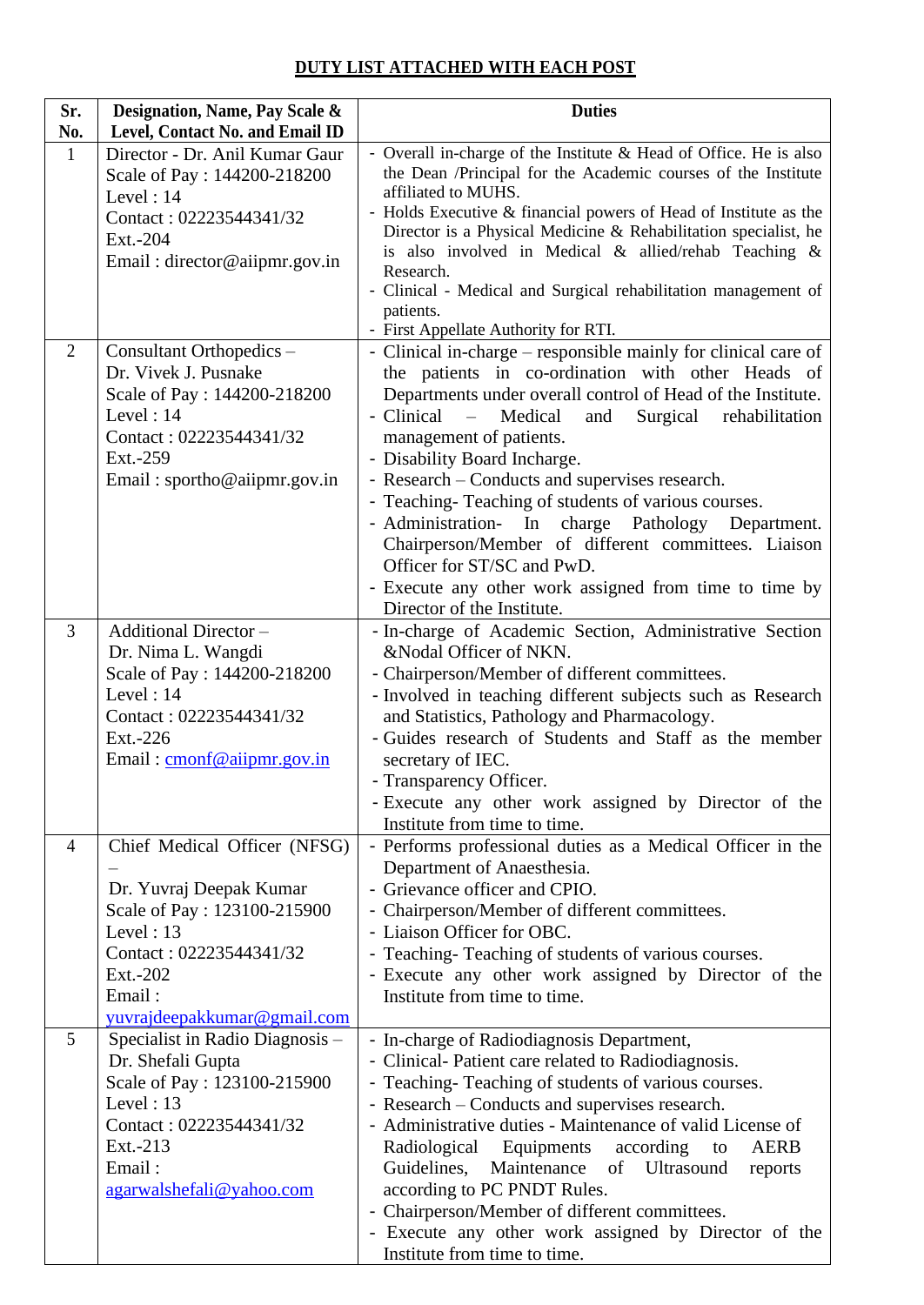| 6      | Professor $(PMR)$ –                     | - Head of Department of Physical Medicine and                                          |
|--------|-----------------------------------------|----------------------------------------------------------------------------------------|
|        | Dr. Amit Mhambre                        | Rehabilitation.                                                                        |
|        | Scale of Pay: 123100-215900             | - Clinical – Medical and<br>Surgical rehabilitation                                    |
|        | Level: $13$                             | management of patients.                                                                |
|        | Contact: 02223544341/32                 | - Research – Conducts and supervises research.                                         |
|        | Ext.-261                                | - Teaching-Teaching of students of various courses.                                    |
|        | Email:                                  | - Disability Certification and other administrative duties                             |
|        |                                         | related to PMR.                                                                        |
|        |                                         | - Member of different committees.                                                      |
|        |                                         | - Execute any other work assigned by Director of the                                   |
|        |                                         | Institute from time to time.                                                           |
| $\tau$ | Chief Medical Officer -                 | - Drawing and disbursing Officer.                                                      |
|        |                                         | - In-charge of Library department.                                                     |
|        | Dr. Timple R. Sughandh                  | - Member of different committees.                                                      |
|        | Scale of Pay: 78800-209200<br>Level: 12 |                                                                                        |
|        |                                         | - Supervises files of Nursing department and assists                                   |
|        | Contact: 02223544341/32                 | DDO.                                                                                   |
|        | Ext.-247                                | - SPARROW Nodal Officer.                                                               |
|        | Email:                                  | - Teaching-Teaching of students of various courses.                                    |
|        |                                         | - Execute any other work assigned by Director of the                                   |
|        |                                         | Institute from time to time.                                                           |
| 8      | <b>Associate Professor for PMR -</b>    | - Clinical – Medical and<br>Surgical rehabilitation                                    |
|        | Dr. Vinay Goyal                         | management of patients.                                                                |
|        | Scale of Pay: 78800-209200              | - Research – Conducts and supervises research.                                         |
|        | Level: $12$                             | - Teaching-Teaching of students of various courses.                                    |
|        | Contact: 02223544341/32                 | - Disability Certification.                                                            |
|        | Ext.-275                                | - Member of different committees.                                                      |
|        | Email: vinay.goyal45@nic.in             | - Execute any other work assigned by Director of the                                   |
|        |                                         | Institute from time to time.                                                           |
| 9      | <b>Associate Professor for PMR -</b>    | - Clinical<br>rehabilitation<br>Surgical<br>Medical<br>and<br>$\overline{\phantom{m}}$ |
|        | Dr. Sumedh More                         | management of patients.                                                                |
|        | Scale of Pay: 78800-209200              | - Research – Conducts and supervises research.                                         |
|        | Level: $12$                             | - Teaching-Teaching of students of various courses.                                    |
|        | Contact: 02223544341/32                 | - Disability Certification.                                                            |
|        | Ext.-275                                | - Member of different committees.                                                      |
|        | Email:                                  | - Execute any other work assigned by Director of the                                   |
|        | drsumedh.more@gamil.com                 | Institute from time to time.                                                           |
| 10     | Specialist Grade II (PMR) -             | Surgical<br>- Clinical – Medical<br>rehabilitation<br>and                              |
|        | Dr. Mahesh M. Choudhary                 | management of patients.                                                                |
|        | Scale of Pay: 78800-209200              | - Research – Conducts and supervises research.                                         |
|        | Level: 12                               | - Teaching-Teaching of students of various courses.                                    |
|        | Contact: 02223544341/32                 | - Disability Certification.                                                            |
|        | Ext.-278                                | - Member of different committees.                                                      |
|        | Email:                                  | - In-charge Hindi department.                                                          |
|        | drmahichoudhary@gmail.com               | - Execute any other work assigned by Director of the                                   |
|        |                                         | Institute from time to time.                                                           |
| 11     | Specialist Grade II (Anaesthesia) –     | - Clinical duties of an Anaesthetist in the Operation                                  |
|        | Dr. Din Dayal                           | Theatre, attends Ward and Pre anaesthetic check-up on                                  |
|        | Scale of Pay: 78800-209200              | Non-Operation days.                                                                    |
|        | Level: 12                               | - Teaching-Teaching of students of various courses.                                    |
|        | Contact: 02223544341/32                 | - Assistant Academic In-charge.                                                        |
|        | Ext.-247                                | - Member of different committees.                                                      |
|        | Email:                                  | - Execute any other work assigned by Director of the                                   |
|        |                                         | Institute from time to time.                                                           |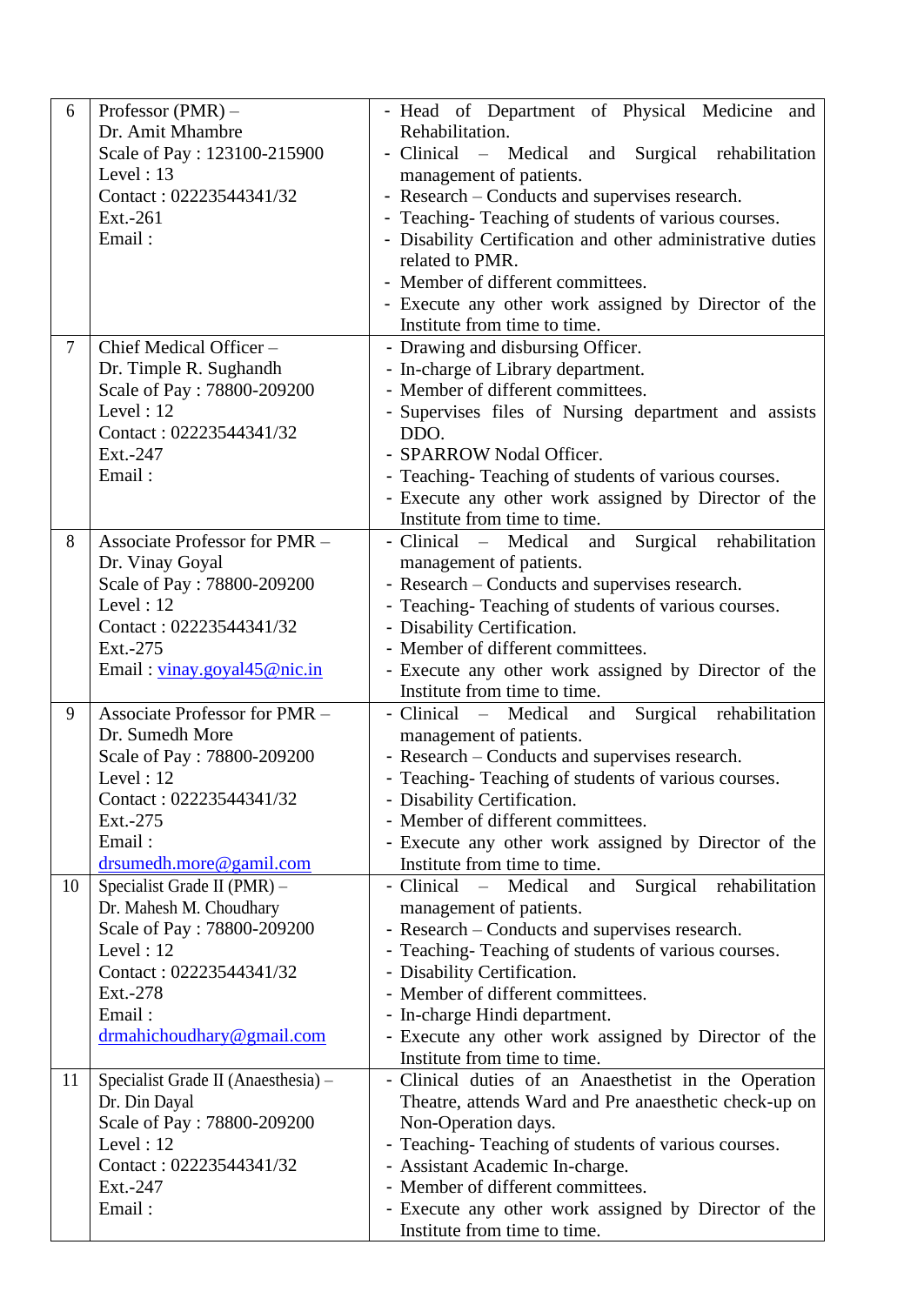| 12 | Lecturer & HOD, Audiology & Speech<br>Therapy department - Mrs. Archana Acharya<br>Scale of Pay: 67700-208700<br>Level: $11$<br>Contact: 02223544341/32<br>Ext.-248<br>Email:                       | - In-charge of Audiology & Speech Therapy<br>Department.<br>- Evaluate the Speech, Hearing & Communication<br>disorder of the patients and counsel $\&$ advise<br>them on hearing aid fitting and home exercise<br>programme, if needed.<br>- Member of various committees of the Institute.<br>- Clinically supervises and participate in teaching<br>programmes, research activities of the department<br>and Institute. Co-ordinator of DHLS<br>and<br>Neonatal screening for hearing<br>disorders<br>programs.<br>- Execute any other work assigned by Director of<br>the Institute from time to time. |
|----|-----------------------------------------------------------------------------------------------------------------------------------------------------------------------------------------------------|------------------------------------------------------------------------------------------------------------------------------------------------------------------------------------------------------------------------------------------------------------------------------------------------------------------------------------------------------------------------------------------------------------------------------------------------------------------------------------------------------------------------------------------------------------------------------------------------------------|
| 13 | Lecturer & HOD, P&O department -<br>Shri A. G. Indalkar<br>Scale of Pay: 56100-177500<br>Level: $10$<br>Contact: 02223544341/32<br>Ext.-247<br>Email: $\text{mol} @$ aiipmr.gov.in                  | - In-charge of Department of Prosthetics &<br>Orthotics-Looks after over all administration of<br>various wings of the Department.<br>- Orthotic and Prosthetic management of patients.<br>- Teaching, training & research in the field of P<br>&O.<br>- Member of various committees of the Institute.<br>- Execute any other work assigned by Director of<br>the Institute from time to time.                                                                                                                                                                                                            |
| 14 | Lecturer & HOD Physiotherapy<br>Department-<br>Ms. Sandhya Wasnik<br>Scale of Pay: 67700-208700<br>Level: $11$<br>Contact: 02223544341/32<br>Ext.-212<br>Email: $hotpt@aiipmr.gov.in$               | - In-charge of Physiotherapy Department.<br>- Looks after Administrative Work of Department.<br>- Physiotherapeutic management of patients.<br>- Research – Conducts and supervises research.<br>- Teaching- Teaching of students of various<br>courses.<br>- Member of various committees of the Institute.<br>- Execute any other work assigned by Director of<br>the Institute from time to time.                                                                                                                                                                                                       |
| 15 | Lecturer & HOD Occupational Therapy<br>Department $-$<br>Mrs. Anita Gupta<br>Scale of Pay: 67700-208700<br>Level: 11<br>Contact: 02223544341/32<br>Ext.-231<br>Email: anita2004gupta@rediffmail.com | - In-charge of Occupational Therapy Department.<br>- Looks after Administrative Work of Department.<br>- Occupational therapeutic management of patients.<br>- Research – Conducts and supervises research.<br>- Teaching- Teaching of students of various<br>courses.<br>- Member of various committees of the Institute.<br>- Execute any other work assigned by Director of<br>the Institute from time to time.                                                                                                                                                                                         |
| 16 | Bio-Medical Engineer-<br>Shri Mangesh Mhatre<br>Scale of Pay: 44900-142400<br>Level: $7$<br>Contact: 02223544341/32<br>Ext.-229<br>Email:                                                           | - Maintenance of Bio- Medical Equipments.<br>- Provides assistance for developing Aids and<br>Appliances.<br>- Participates in Teaching, Research and Training.<br>- Member of various committees of the Institute<br>- Execute any other work assigned by Director of<br>the Institute from time to time.                                                                                                                                                                                                                                                                                                 |
| 17 | Sister Tutor-<br>Mrs. Kamal S. Waghmare<br>Scale of Pay: 56100-177500<br>Level: 10<br>Contact: 02223544341/32<br>Ext.-227<br>Email: ans.aiipmr@gmail.com                                            | Responsible for the supervision of the working of<br>the assigned section of the Nursing department.                                                                                                                                                                                                                                                                                                                                                                                                                                                                                                       |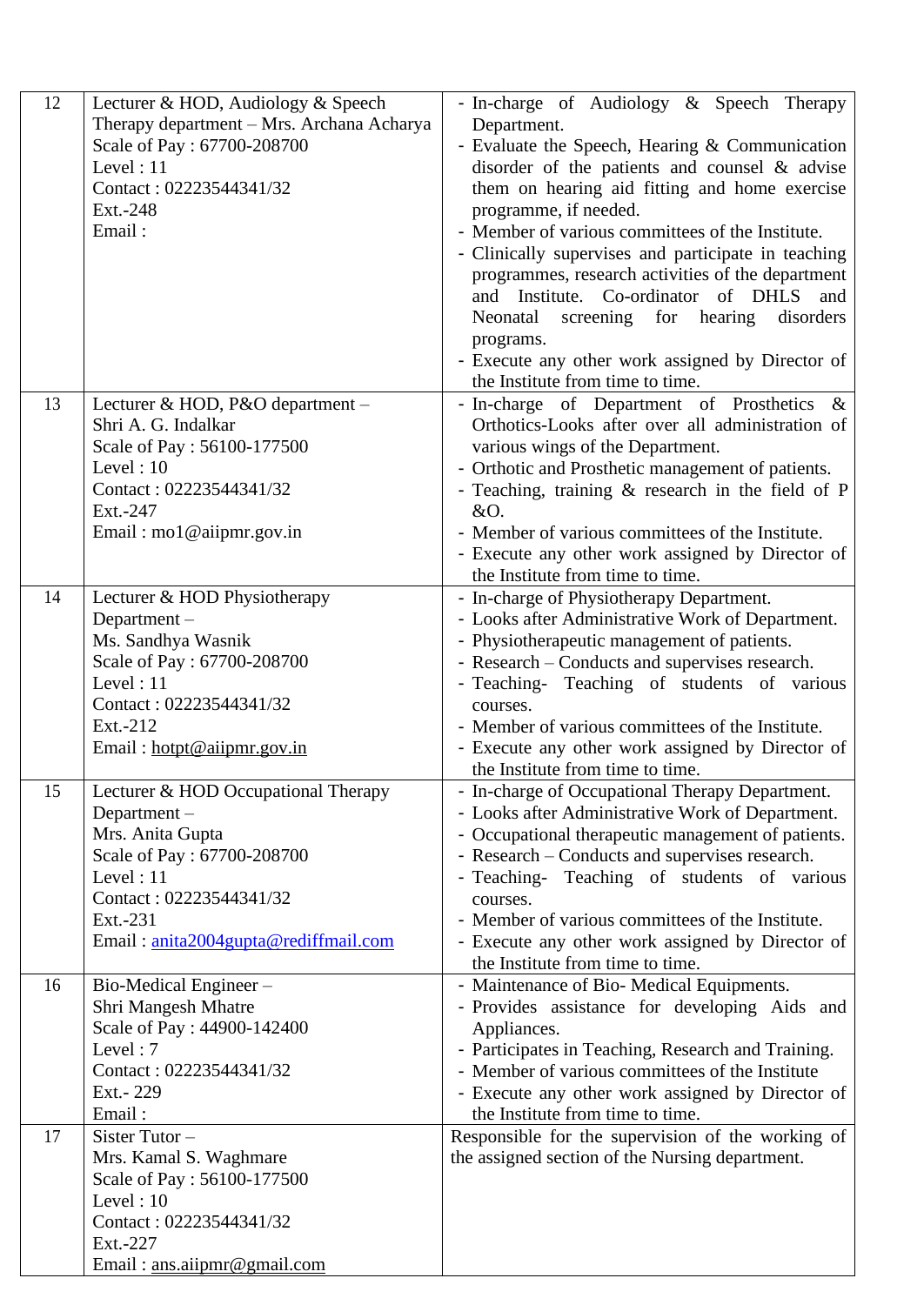| 18 | Assistant Workshop Manager-                | - In charge of the administrative work in the                            |
|----|--------------------------------------------|--------------------------------------------------------------------------|
|    | Shri Sunil R. Padalkar                     | Establishment and Accounts Sections.                                     |
|    | Scale of Pay: 44900-142400                 | - Supervises the administrative matters related to                       |
|    | Level: $7$                                 | Prosthetics and Orthotics Workshop store.                                |
|    | Contact: 02223544341/32                    | - Member of various Committees.                                          |
|    | Ext.-234                                   | - Execute any other work assigned by Director of                         |
|    | Email: establishment201@gamil.com          | the Institute from time to time.                                         |
| 19 | Assistant Administrative Officer -         | - Responsible for the work of the Establishment                          |
|    | Smt. Rasika D. Sail                        | Section.                                                                 |
|    | Scale of Pay: 44900-142400                 | - Supervises the work of the staff in the                                |
|    | Level: $7$                                 | <b>Establishment Section.</b>                                            |
|    | Contact: 02223544341/32                    | - Member of various Committees.                                          |
|    | Ext.-223                                   | - Execute any other work assigned by Director of                         |
|    | Email: establishment201@gamil.com          | the Institute from time to time.                                         |
| 20 | Assistant Administrative Officer -         | - Responsible for the work of the Accounts Section.                      |
|    | Smt. Megha Dekatey                         | - Supervises the work of the staff in the Accounts                       |
|    | Scale of Pay: 35400-112400                 | Section.                                                                 |
|    | Level: $6$                                 | - Member of various Committees.                                          |
|    | Contact: 02223544341/32                    | - Execute any other work assigned by Director of                         |
|    | Ext.-210                                   | the Institute from time to time                                          |
|    | Email:                                     |                                                                          |
|    | OTHERS DEPARTMENT OFFICERS & STAFF         |                                                                          |
|    | <b>PHYSIOTHERAPY</b>                       |                                                                          |
| 21 | Lecturer, PT-                              |                                                                          |
|    | Lecturer, PT - Shri R. Ravindran           |                                                                          |
|    | Scale of Pay: 67700-208700                 |                                                                          |
|    | Level: $11$                                | - Physiotherapeutic management of patients.                              |
|    | Contact: 02223544341/32                    | - Research - Conducts and supervises research.                           |
|    | Ext.-270                                   | - Teaching-Teaching of students of various courses.                      |
|    | Email: hodpt@aiipmr.gov.in                 | - Represents Physiotherapy department in Disability                      |
| 22 | Shri Vaibhav Dolas                         | evaluation.                                                              |
|    | Scale of Pay: 56100-177500                 | - Any other duties assigned from time to time                            |
|    | Level: $10$                                |                                                                          |
|    | Contact: 02223544341/32                    |                                                                          |
|    | Ext.-212                                   |                                                                          |
|    | Email: hodpt@aiipmr.gov.in                 |                                                                          |
| 23 | Physiotherapist – Smt. Sneha Saravanakumar |                                                                          |
|    | Scale of Pay: 44900-142400<br>Level: $7$   |                                                                          |
|    |                                            |                                                                          |
|    | Contact: 02223544341/32<br>Ext.-288        |                                                                          |
|    | Email: hodpt@aiipmr.gov.in                 | - Performs<br>clinical<br>assessment<br>and                              |
| 24 | Physiotherapist - Smt. Anitha Kumarvelan   | Physiotherapeutic management of patients (Indoor<br>as well as outdoor). |
|    | Scale of Pay: 44900-142400                 | - Represents Physiotherapy department in Disability                      |
|    | Level: $7$                                 | evaluation.                                                              |
|    | Contact: 02223544341/32                    | - Supervision of post graduate students in clinical                      |
|    | Ext.-288                                   | postings.                                                                |
|    | Email: hodpt@aiipmr.gov.in                 | - Assist<br>clinical<br>research,<br>teaching<br>in<br>&                 |
| 25 | Physiotherapist-                           | demonstration for short term courses & Clinical                          |
|    | Smt. Shweta Mahashur                       | work evaluation.                                                         |
|    | Scale of Pay: 44900-142400                 | - Execute any other work assigned by HOD of the                          |
|    | Level: $7$                                 | department of the Institute from time to time.                           |
|    | Contact: 02223544341/32                    |                                                                          |
|    | Ext.-268                                   |                                                                          |
|    | Email: hodpt@aiipmr.gov.in                 |                                                                          |
| 26 | Physiotherapist:                           |                                                                          |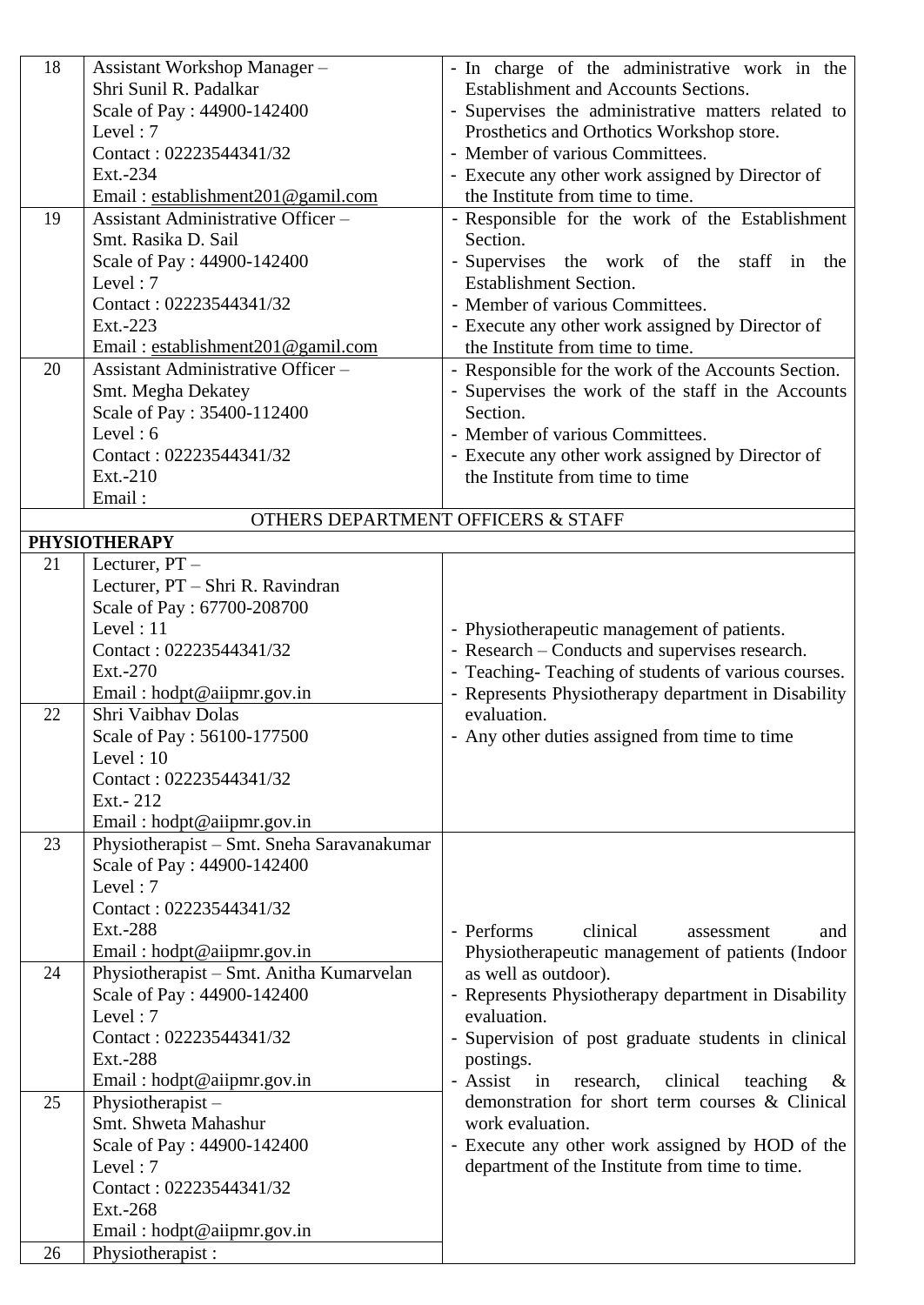|    | Shaikh Abdul Khadir                              |                                                                                         |
|----|--------------------------------------------------|-----------------------------------------------------------------------------------------|
|    | Scale of Pay: 35400-112400                       |                                                                                         |
|    | Level: $6$                                       |                                                                                         |
|    | Contact: 02223544341/32                          |                                                                                         |
|    | Ext.-270                                         |                                                                                         |
|    | Email: hodpt@aiipmr.gov.in                       |                                                                                         |
| 27 | Physiotherapist - Ms. Divyarani Savant           |                                                                                         |
|    | Scale of Pay: 35400-112400                       |                                                                                         |
|    | Level: $6$                                       |                                                                                         |
|    | Contact: 02223544341/32                          |                                                                                         |
|    | Ext.-270                                         |                                                                                         |
|    | Email: hodpt@aiipmr.gov.in                       |                                                                                         |
| 28 | Physiotherapist - Smt. Mansi Khochare            |                                                                                         |
|    | Scale of Pay: 35400-112400                       |                                                                                         |
|    | Level: $6$                                       |                                                                                         |
|    | Contact: 02223544341/32                          |                                                                                         |
|    | Ext.-288                                         |                                                                                         |
|    | Email: hodpt@aiipmr.gov.in                       |                                                                                         |
| 29 | Physiotherapist - Smt. Pallavi Kasture           |                                                                                         |
|    | Scale of Pay: 35400-112400                       |                                                                                         |
|    | Level: $6$                                       |                                                                                         |
|    | Contact: 02223544341/32                          |                                                                                         |
|    | Ext.-268                                         |                                                                                         |
|    | Email: $h$ odpt@aiipmr.gov.in                    |                                                                                         |
|    |                                                  | OCCUPATIONAL THERAPY DEPARTMENT                                                         |
|    |                                                  |                                                                                         |
| 30 | Lecturer, Occupational Therapy (on               | Deputed as Director, Pt. Deendayal Upadhyaya                                            |
|    | deputation) : Smt. Smita Jayavant                | National Institute for Persons with Physical                                            |
|    |                                                  | <b>Disabilities</b>                                                                     |
| 31 | <b>Assistant Lecturer, Occupational Therapy:</b> | - Occupational therapeutic management of patients.                                      |
|    | Smt. Vishakha V. Meshram                         | - Research – Conducts and supervises research.                                          |
|    | Scale of Pay: 47600 - 151100                     | Teaching-Teaching of students of various courses.                                       |
|    | Level:8                                          | - Represents Occupational therapy department in                                         |
|    | Contact: 02223544341/32                          | Disability evaluation.                                                                  |
|    | Ext. - 239                                       | - Driving<br>Divyangjan<br>assessment<br>of<br>for                                      |
|    | Email: vishakhamesh@gmail.com                    | certification.                                                                          |
|    |                                                  | - Any other duties assigned from time to time                                           |
| 32 | Occupational Therapist: Shri Sandeep D.          |                                                                                         |
|    | Duphare                                          |                                                                                         |
|    | Scale of Pay: 47600 - 151100                     | - Physical and functional evaluation of patients.                                       |
|    | Level: 8                                         | - Planning of suitable exercise programme for the                                       |
|    |                                                  | patients.                                                                               |
|    |                                                  |                                                                                         |
|    | Contact: 02223544341/32                          | - Advise and arrange support for family members,                                        |
|    | Ext.- 218                                        | care takers and client.                                                                 |
|    | Email: sduphare72@gmail.com                      | - Involved in research and teaching programmes of                                       |
| 33 | Occupational Therapist: Ms. Swati Kurne          | the department.                                                                         |
|    | Scale of Pay: 35400-112400<br>Level: $6$         | - Splint fabrication.                                                                   |
|    |                                                  | - Execute any other work assigned by HOD from                                           |
|    | Contact: 02223544341/32<br>Ext.- 262             | time to time.                                                                           |
|    | Email: swati.kurne@gmail.com                     |                                                                                         |
| 34 |                                                  |                                                                                         |
|    | Junior technician Orthotics (in Occupational     | - Carries out day to day work related to upper<br>extremity orthotics for the patients. |
|    | Therapy Department) - Shri. Shekhar Shinde       |                                                                                         |
|    | Scale of Pay: 21700-69100<br>Level: $3$          |                                                                                         |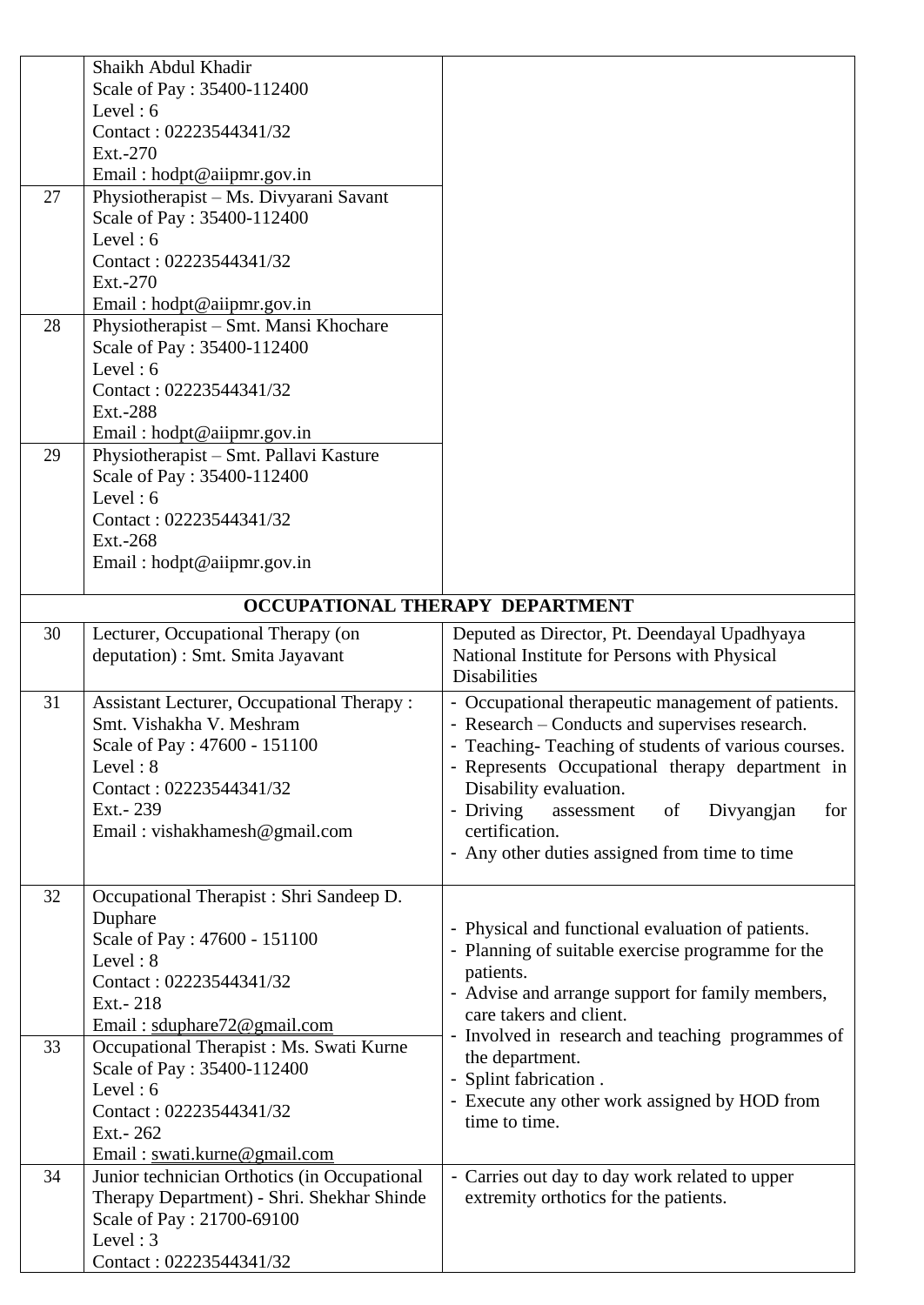|                | Ext. - 231                             |                                                            |
|----------------|----------------------------------------|------------------------------------------------------------|
|                | Email: shekhar231178@gmail.com         |                                                            |
|                |                                        |                                                            |
|                |                                        |                                                            |
|                | <b>Medical Social Work department</b>  |                                                            |
| 35             | <b>Medical Social Worker</b>           | - Identify the Divyangjan in the Community and             |
|                | Mrs Anjana Neglur                      | make them aware of the facilities available in the         |
|                | Scale of Pay: 47600 - 151100           | Institute and motivate them to avail those facilities.     |
|                | Level: $8$                             | - Helps in implementation of various programmes            |
|                | Contact: 02223544341/32                | meant for Divyangjan.                                      |
|                | Ext.-215                               | - Participates in various teaching and clinical            |
|                | Email:establishment201@gmail.com       | programme.                                                 |
|                |                                        | - Execute any other work assigned by                       |
|                |                                        | HOD/Director of the Institute from time to time.           |
| <b>LIBRARY</b> |                                        |                                                            |
| 36             | Library & Information Assistant -      | - Maintenance of Library, purchase of books and            |
|                | Shri Shivram D. Jamhoria               | journals, record keeping, issual and receipt of            |
|                | Scale of Pay: 47600 - 151100           | books and journals.                                        |
|                | Level: $8$                             | - Maintaining and updating the e-library.                  |
|                | Contact: 02223544341/32                | - Execute any other work assigned by Library In-           |
|                | Ext.-242                               | charge / Director of the Institute from time to time.      |
|                | Email: library-1@aiipmr.gov.in         |                                                            |
|                | <b>PATHOLOGY</b>                       |                                                            |
| 37             | Laboratory technician -                | - Laboratory related work.                                 |
|                | Shri Anant Jangam                      | - Any other work assigned by the HOD/Director of           |
|                | Scale of Pay: 47600 - 151100           | the Institute from time to time                            |
|                | Level: $8$                             |                                                            |
|                | Contact: 02223544341/32                |                                                            |
|                | Ext.-205                               |                                                            |
|                | Email: establishment $201$ @ gmail.com |                                                            |
|                | P.S. TO DIRECTOR (OFFICE)              |                                                            |
| 38             | Upper Division Clerk –                 | - Subject wise correspondence related to Director's        |
|                | Shri Sanjay A. Mitkar                  | Office.                                                    |
|                | Scale of Pay: 29200-93200              | - Confidential work.                                       |
|                | Level: $5$                             | - Any other work assigned by the P.S. to Director          |
|                | Contact: 02223544341/32                | and the Director from time to time.                        |
|                | Ext.-210                               |                                                            |
|                | Email: director@aiipmr.gov.in          |                                                            |
|                | <b>HINDI DEPARTMENT</b>                |                                                            |
| 39             | Junior Translator-                     | - Perform any work related to Hindi Translation,           |
|                | Smt. Jyoti D. Sankpal (ad-hoc)         | Hindi Report etc. under the supervision and                |
|                | Scale of Pay: 35400-112400             | guidance of In-charge, Hindi department.                   |
|                | Level: $6$                             | - Execute any other work assigned by In-charge /           |
|                | Contact: 02223544341/32                | Director of the Institute from time to time.               |
|                | Ext.-211                               |                                                            |
|                | Email: mo1@aiipmr.gov.in               |                                                            |
|                | PROSTHETIC & ORTHOTIC DEPARTMENT       |                                                            |
| 40             | Lecturer, $P & O -$                    | - Co-ordinator BPO/MPO courses.                            |
|                | Shri D. P. Prabhu                      | - Looks after the academicrelated work of the              |
|                | Scale of Pay: 56100 - 177500           | Department.                                                |
|                | Level: $10$                            | - Orthotic and Prosthetic management of patients.          |
|                | Contact: 02223544341/32                | - Teaching, training $&$ research in the field of P $&$ O. |
|                | Ext.-267                               | - Member of various committees of the Institute.           |
|                | Email: pdeepak1964@hotmail.com         | - Execute any other work assigned from time to             |
|                |                                        | time.                                                      |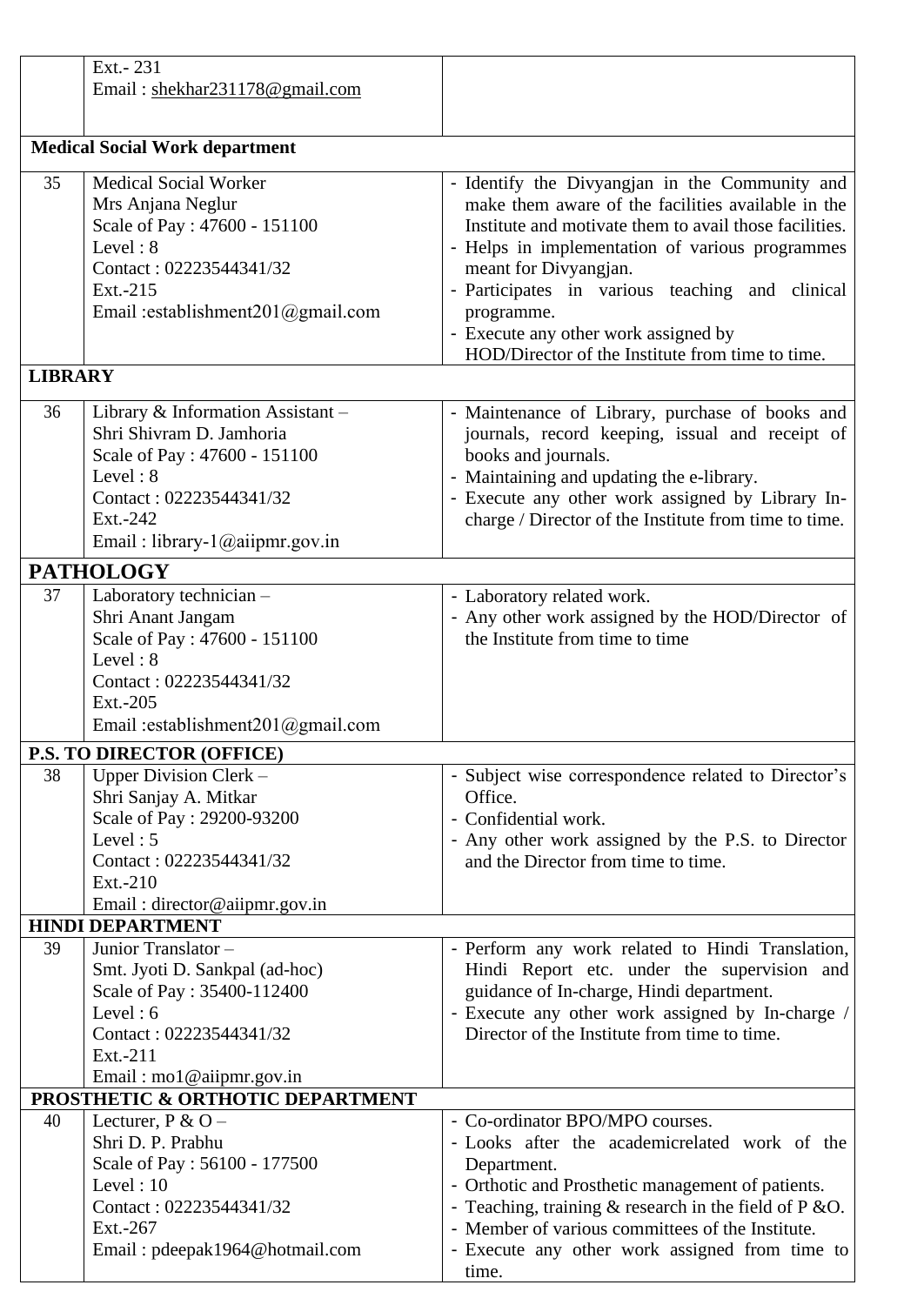| 41 | Lecturer, $P & O -$               | - In charge of Prosthetic and Orthotics Services.          |
|----|-----------------------------------|------------------------------------------------------------|
|    | Shri H. S. Dongare                | - Orthotic and Prosthetic management of patients.          |
|    | Scale of Pay: 56100 - 177500      |                                                            |
|    |                                   | - Teaching, training $&$ research in the field of P $&$ O. |
|    | Level: $10$                       | - Execute any other work assigned from time to             |
|    | Contact: 02223544341/32           | time.                                                      |
|    | Ext.-225                          |                                                            |
|    | Email: hsdongare49@gmail.com      |                                                            |
| 42 | Senior Prosthetist-               | - Coordinator of final year BPO course.                    |
|    | Shri Makrand N. Saraf             | - Supervises various types of Prosthetic appliances        |
|    | Scale of Pay: 44900-142400        | that has been prepared for the patients.                   |
|    | Level: $7$                        | - Teaching, training $&$ research in the field of P $&$ O. |
|    | Contact: 02223544341/32           | - Execute any other work assigned by HOD                   |
|    | Ext.-267                          | Director of the Institute from time to time.               |
|    | Email: makrandsaraf@gmail.com     |                                                            |
|    | Senior Orthotist-                 |                                                            |
| 43 |                                   | - Coordinator of III-BPO.                                  |
|    | Shri Manoj K. Tiwari              | - Incharge of P&O Workshop and Store.                      |
|    | Scale of Pay: 44900-142400        | - Supervises the work related to various types of          |
|    | Level: 7                          | Orthotics appliances.                                      |
|    | Contact: 02223544341/32           | - Teaching, training $&$ research in the field of P $&$ O. |
|    | Ext.-221                          | - Execute any other work assigned by HOD /                 |
|    | Email: manojpo07@rediffmail.com   | Director of the Institute from time to time.               |
| 44 | Junior Prosthetist-               | - Coordinator of II-BPO.                                   |
|    | Smt. Urmila Naukudkar             | - Supervises preparation of Prosthetic and Orthotic        |
|    | Scale of Pay: 44900-142400        | appliances.                                                |
|    | Level: 7                          | - Teaching, training $&$ research in the field of P $&$ O. |
|    | Contact: 02223544341/32           | - Execute any other work assigned by HOD                   |
|    | Ext.-225                          | Director of the Institute from time to time.               |
|    | Email: urmilanaukudkar@gmail.com  |                                                            |
| 45 | Junior Orthotist-                 | - Coordinator of I-BPO.                                    |
|    | Smt. Vaishali Pai                 |                                                            |
|    |                                   | - Supervises preparation of Prosthetic and Orthotic        |
|    | Scale of Pay: 44900-142400        | appliances.                                                |
|    | Level: $7$                        | - Teaching, training $&$ research in the field of P $&$ O. |
|    | Contact: 02223544341/32           | - Execute any other work assigned by HOD /                 |
|    | Ext.-233                          | Director of the Institute from time to time.               |
|    | Email: vaishali.nimje22@gmail.com |                                                            |
| 46 | Brace Maker & Fitter -            | - Assessment and Measurement for orthoses &                |
|    | Shri Lukesh Kumar Bhuyar          | Prostheses.                                                |
|    | Scale of Pay: 35400-112400        | - Making, trial & final delivery of Orthoses &             |
|    | Level: $6$                        | Prostheses.                                                |
|    | Contact: 02223544341/32           | - Participate in Training Programmes conducted by          |
|    | Ext.-233                          | Institute in the field of Rehabilitation.                  |
|    | Email: brlukesh@gmail.com         | - Execute any other work assigned by HOD /                 |
|    |                                   | Director of the Institute from time to time.               |
| 47 | Assistant Brace Maker-            | - Assessment and Measurement for orthoses &                |
|    | Shri Kishan Singh                 | Prostheses.                                                |
|    | Scale of Pay: 29200-92300         | - Making, trial $\&$ final delivery of Orthoses $\&$       |
|    | Level: $5$                        | Prostheses.                                                |
|    | Contact: 02223544341/32           | - Participate in Training Programmes conducted by          |
|    | Ext.-233                          | Institute in the field of Rehabilitation.                  |
|    |                                   |                                                            |
|    | Email: coolkrishna1980@gmail.com  | - Execute any other work assigned by HOD /                 |
|    |                                   | Director of the Institute from time to time.               |
| 48 | Assistant Brace Maker-            | - Assessment and Measurement for orthoses &                |
|    | Shri Devidas Thakare              | Prostheses.                                                |
|    | Scale of Pay: 29200-92300         | - Making, trial & final delivery of Orthoses &             |
|    | Level: $5$                        | Prostheses.                                                |
|    | Contact: 02223544341/32           | - Participate in Training Programmes conducted by          |
|    | Ext.-225                          | Institute in the field of Rehabilitation.                  |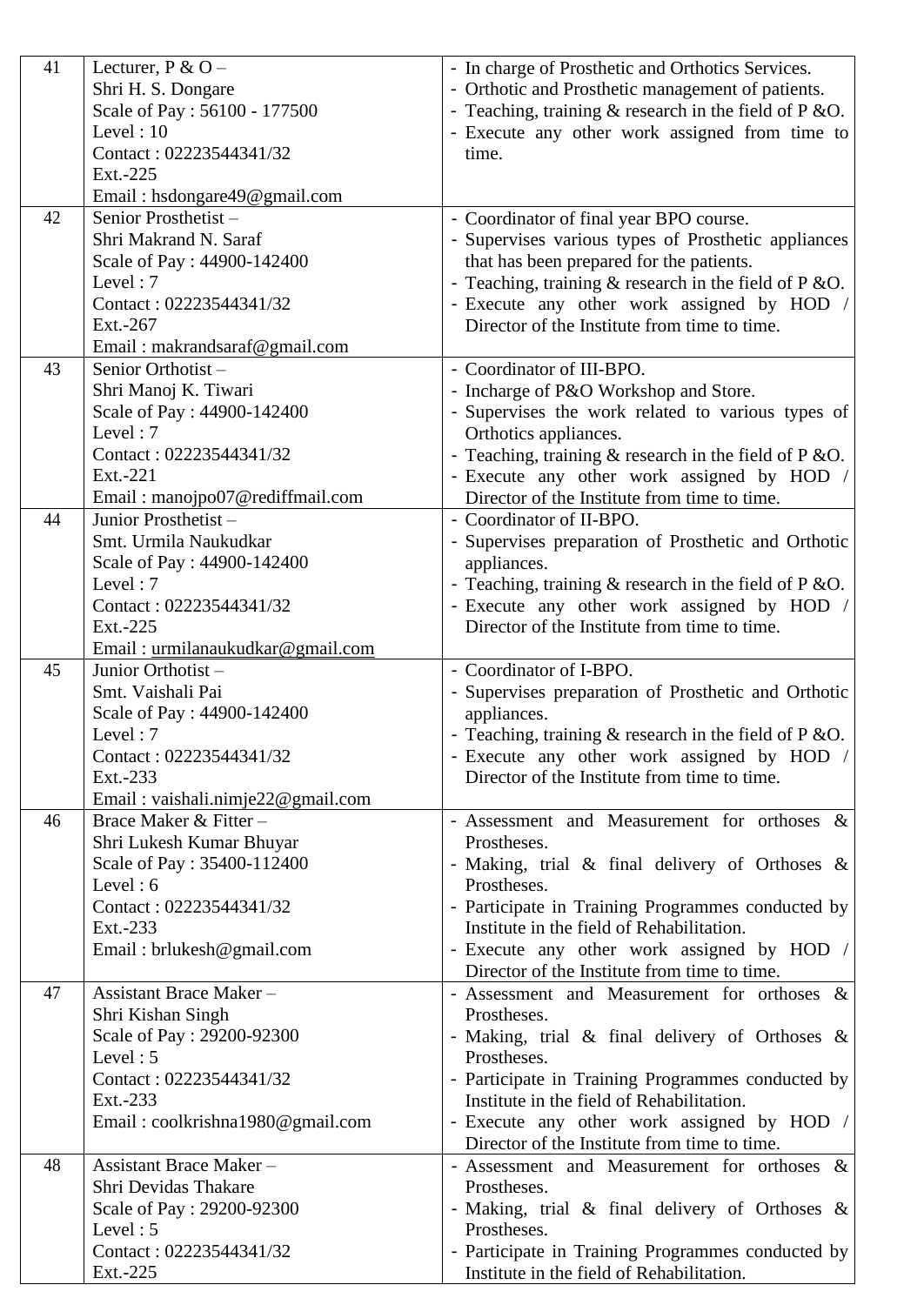|    | Email: thakredevidas6@gmail.com    | - Execute any other work assigned by HOD /<br>Director of the Institute from time to time.      |
|----|------------------------------------|-------------------------------------------------------------------------------------------------|
| 49 | <b>Assistant Brace Maker -</b>     | - Assessment and Measurement for orthoses &                                                     |
|    | Shri Mohit Gupta                   | Prostheses.                                                                                     |
|    | Scale of Pay: 29200-92300          | - Making, trial & final delivery of Orthoses &                                                  |
|    | Level: $5$                         | Prostheses.                                                                                     |
|    | Contact: 02223544341/32            | - Participate in Training Programmes conducted by                                               |
|    | Ext.-233                           | Institute in the field of Rehabilitation.                                                       |
|    | Email: mohitgupta201057@yahaoo.com | - Execute any other work assigned by HOD /                                                      |
|    |                                    | Director of the Institute from time to time.                                                    |
|    | PROSTHETIC & ORTHOTIC WORKSHOP     |                                                                                                 |
| 50 | Foreman -                          | - Supervision of the work of the Prosthetics and                                                |
|    | Mr. Kishor P. Damania              | Orthotics Workshop (P&O Workshop).<br>- Maintain quality of the appliances during various       |
|    | Scale of Pay: 35,400-1,12,400      | stages of production and subsequent finishing of the                                            |
|    | Level: $6$                         | appliances.                                                                                     |
|    | Contact: 02223544341/32            | - To ensure timely delivery of appliances.                                                      |
|    | Ext.-249                           | - Any other work assigned by the workshop In-                                                   |
|    | Emai: kishordamania63@gmail.com    | charge or HOD from time to time.                                                                |
| 51 | Designer & Pattern Maker -         | - Supervision of Shoe and Leather Sections of P&O                                               |
|    | Mr. Dilip A. Hajare                | Workshop.<br>- To cut different patterns of footwear templates as                               |
|    | Scale of Pay: 29200-92300          | per individual requirements.                                                                    |
|    | Level: $5$                         | - To ascertain quality control of footwears and leather                                         |
|    | Contact: 02223544341/32            | padded appliances.                                                                              |
|    | Ext.-233                           | - Any other work assigned by the workshop in charge                                             |
|    | Email: hdilip64@gmail.com          | or HOD from time to time.                                                                       |
| 52 | Sr. Metal Maker -                  | - Supervision of MetalSection of P&O Workshop and                                               |
|    | Mr. Arvind P. Aher                 | assign work to the subordinate staff.                                                           |
|    | Scale of Pay: 29200-92300          | - To maintain the time schedule as per the production                                           |
|    | Level: $5$                         | chart for timely delivery of appliances.<br>- Any other work assigned by the workshop in charge |
|    | Contact: 02223544341/32            | or HOD from time to time.                                                                       |
|    | Ext.-233                           |                                                                                                 |
|    | Email: arvindaher9124@gmail.com    |                                                                                                 |
| 53 | Sr. Metal Worker -                 | - Supervision of MetalSection of P&O Workshop                                                   |
|    | Mr. Bhaskar S. Panchal             | - To maintain the time schedule as per the production                                           |
|    | Scale of Pay: 25500-81100          | chart for timely delivery of appliances.<br>- Any other work assigned by the workshop in charge |
|    | Level: $4$                         | or HOD from time to time.                                                                       |
|    | Contact: 02223544341/32            |                                                                                                 |
|    | Ext. - 233                         |                                                                                                 |
|    | Email:bhaskarpanchall@gmail.com    |                                                                                                 |
|    |                                    | To impart the skills in the students undergoing BPO<br>programme                                |
| 54 | Jr. Tech. (Orthotics) -            |                                                                                                 |
|    | Mr. Subhash T. Shinde              |                                                                                                 |
|    | Scale of Pay : 25500-81100         |                                                                                                 |
|    | Level: $4$                         |                                                                                                 |
|    | Contact: 02223544341/32            |                                                                                                 |
|    | Ext.-233                           | Assembling, preparation and repairing of                                                        |
|    | Email:subhashsinde.1211@gmail.com  |                                                                                                 |
|    |                                    | appliances (orthotics).                                                                         |
| 55 | Jr. Tech. (Orthotics)              | Any other work assigned by the workshop in                                                      |
|    | Mr. Vinod G. Vichare               | charge or HOD from time to time.                                                                |
|    | Scale of Pay : 25500-81100         |                                                                                                 |
|    | Level: $4$                         |                                                                                                 |
|    | Contact: 02223544341/32            |                                                                                                 |
|    | Ext.-233                           |                                                                                                 |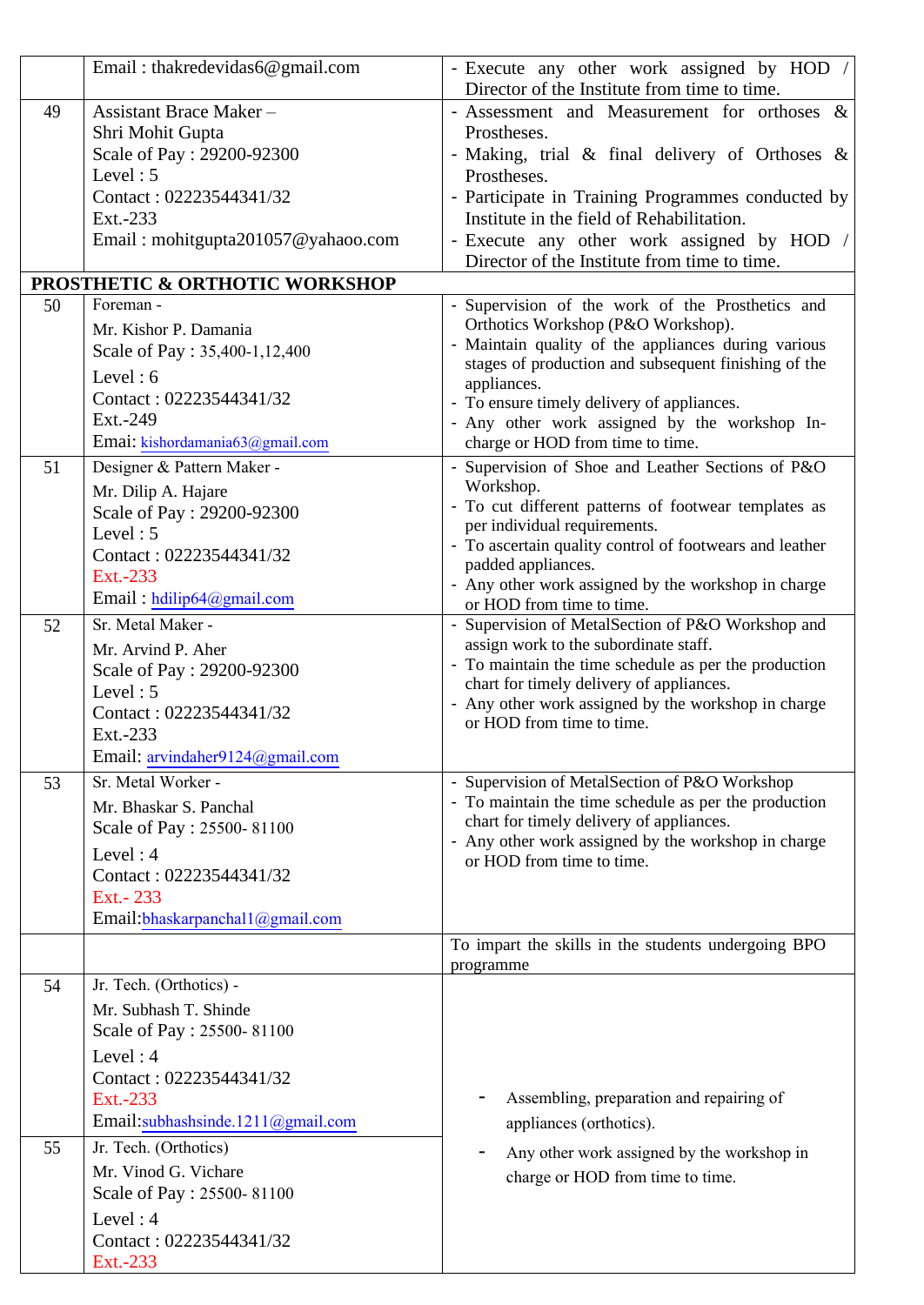|    | Email:vinodvichare05@gmail.com      |
|----|-------------------------------------|
| 56 | Jr. Tech. (Orthotics) -             |
|    | Mr. Ramesh G. Dapse                 |
|    | Scale of Pay: 25500-81100           |
|    | Level: $4$                          |
|    | Contact: 02223544341/32             |
|    | Ext.-233                            |
|    | Email: ameshdapse32@gmail.com       |
| 57 | Jr. Tech. (Orthotics) -             |
|    | Mr. Namdeo R. Adhari                |
|    | Scale of Pay: 25500-81100           |
|    | Level: $4$                          |
|    | Contact: 02223544341/32<br>Ext.-233 |
|    | Email: adharin1@gmail.com           |
| 58 | Jr. Tech. (Orthotics) -             |
|    | Mr. Ramesh T. Wagh                  |
|    | Scale of Pay: 21700-69100           |
|    | Level: $3$                          |
|    | Contact: 02223544341/32             |
|    | Ext.-233                            |
|    | Email: waghramesh.65@gmail.com      |
| 59 | Jr. Tech. (Orthotics) -             |
|    | Mr. Premnath B. Bhalerao            |
|    | Scale of Pay: 21700-69100           |
|    | Level: $3$                          |
|    | Contact: 02223544341/32             |
|    | Ext.-233                            |
|    | Email: premnathbhalerao@gmail.com   |
| 60 | Jr. Tech. (Orthotics) -             |
|    | Mr. Nitin S. Gavali                 |
|    | Scale of Pay: 21700-69100           |
|    | Level: $3$                          |
|    | Contact: 02223544341/32<br>Ext.-233 |
|    | Email: nitingavali6@gmail.com       |
| 61 | Jr. Tech. (Orthotics) -             |
|    | Mr. Santosh B. Salunke              |
|    | Scale of Pay: 21700-69100           |
|    | Level: $3$                          |
|    | Contact: 02223544341/32             |
|    | Ext.-233                            |
|    | Email: sbsalunke31@gmail.com        |
| 62 | Jr. Tech. (Orthotics) -             |
|    | Mr. Tanaji S. Alave                 |
|    | Scale of Pay: 21700-69100           |
|    | Level: $3$                          |
|    | Contact: 02223544341/32             |
|    | Ext.-233                            |
|    | Email: tanajialave8@gmail.com       |
| 63 | Jr. Tech. (Orthotics) -             |
|    | Mr. Yogesh J. Gharat                |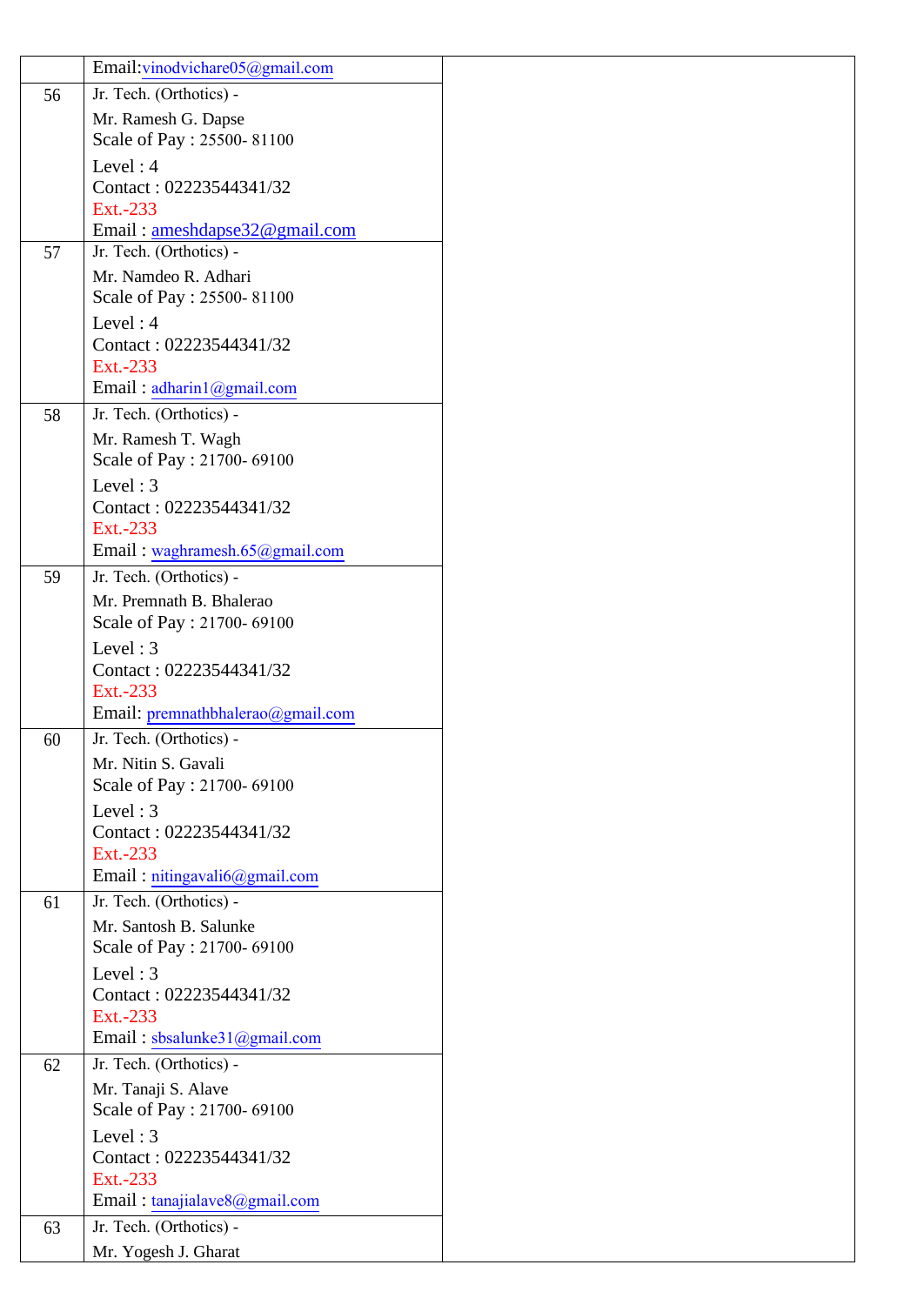|    | Scale of Pay: 21700-69100           |                                                                 |
|----|-------------------------------------|-----------------------------------------------------------------|
|    | Level: $3$                          |                                                                 |
|    | Contact: 02223544341/32             |                                                                 |
|    | Ext.-233                            |                                                                 |
|    | Email: yogesh.gharat05@gmail.com    |                                                                 |
| 64 | Jr. Tech. (Orthotics) -             |                                                                 |
|    | Mr. Ramesh V. Kadam                 |                                                                 |
|    | Scale of Pay: 21700-69100           |                                                                 |
|    | Level: $3$                          |                                                                 |
|    | Contact: 02223544341/32             |                                                                 |
|    | Ext.-233                            |                                                                 |
|    | Email: rvkadam64@gmail.com          |                                                                 |
| 65 | Jr. Tech. (Orthotics)               |                                                                 |
|    | Mr. Deepak M. Magdum                |                                                                 |
|    | Scale of Pay: 21700-69100           |                                                                 |
|    | Level: $3$                          |                                                                 |
|    | Contact: 02223544341/32             |                                                                 |
|    | Ext.-233                            |                                                                 |
|    | Email: dipmagdum@gmail.com          |                                                                 |
| 66 | Jr. Tech. (Orthotics) -             |                                                                 |
|    | Mr. Ramesh B. Aragade               |                                                                 |
|    | Scale of Pay: 21700-69100           |                                                                 |
|    | Level: $3$                          |                                                                 |
|    | Contact: 02223544341/32             |                                                                 |
|    | Ext.-233                            |                                                                 |
|    | Email: ramesharagade@gmail.com      |                                                                 |
| 67 | Jr. Tech. (Orthotics) -             |                                                                 |
|    | Mr. Sachin P. Mitkar                |                                                                 |
|    | Scale of Pay: 19900-63200           |                                                                 |
|    | Level: $2$                          |                                                                 |
|    | Contact: 02223544341/32<br>Ext.-233 |                                                                 |
|    | Email:smitkar454@gmail.com          |                                                                 |
| 68 | Jr. Tech. (Orthotics) -             |                                                                 |
|    | Mr. Vikas S. Pawale                 |                                                                 |
|    | Scale of Pay: 19900-63200           |                                                                 |
|    | Level: $2$                          |                                                                 |
|    | Contact: 02223544341/32             |                                                                 |
|    | Ext.-233                            |                                                                 |
|    | Email: vikas.pawale2015@gmail.com   |                                                                 |
| 69 | Jr. Tech. (Orthotics) -             |                                                                 |
|    | Mr. Gautam Kumar                    |                                                                 |
|    | Scale of Pay: 19900-63200           |                                                                 |
|    | Level: $2$                          |                                                                 |
|    | Contact: 02223544341/32             |                                                                 |
|    | Ext.-233                            |                                                                 |
|    | Email: gautamk.kumar@aiipmr.gov.in  |                                                                 |
| 70 | Jr. Tech. (Electroplating) -        | Electroplating of different parts of orthoses<br>$\blacksquare$ |
|    | Mr. Vinayak A. Shinde               | and prostheses.                                                 |
|    | Scale of Pay : 21700-69100          | Any other work assigned by the workshop in                      |
|    | Level: $3$                          | charge or HOD from time to time.                                |
|    | Contact: 02223544341/32             |                                                                 |
|    | Ext.-233                            |                                                                 |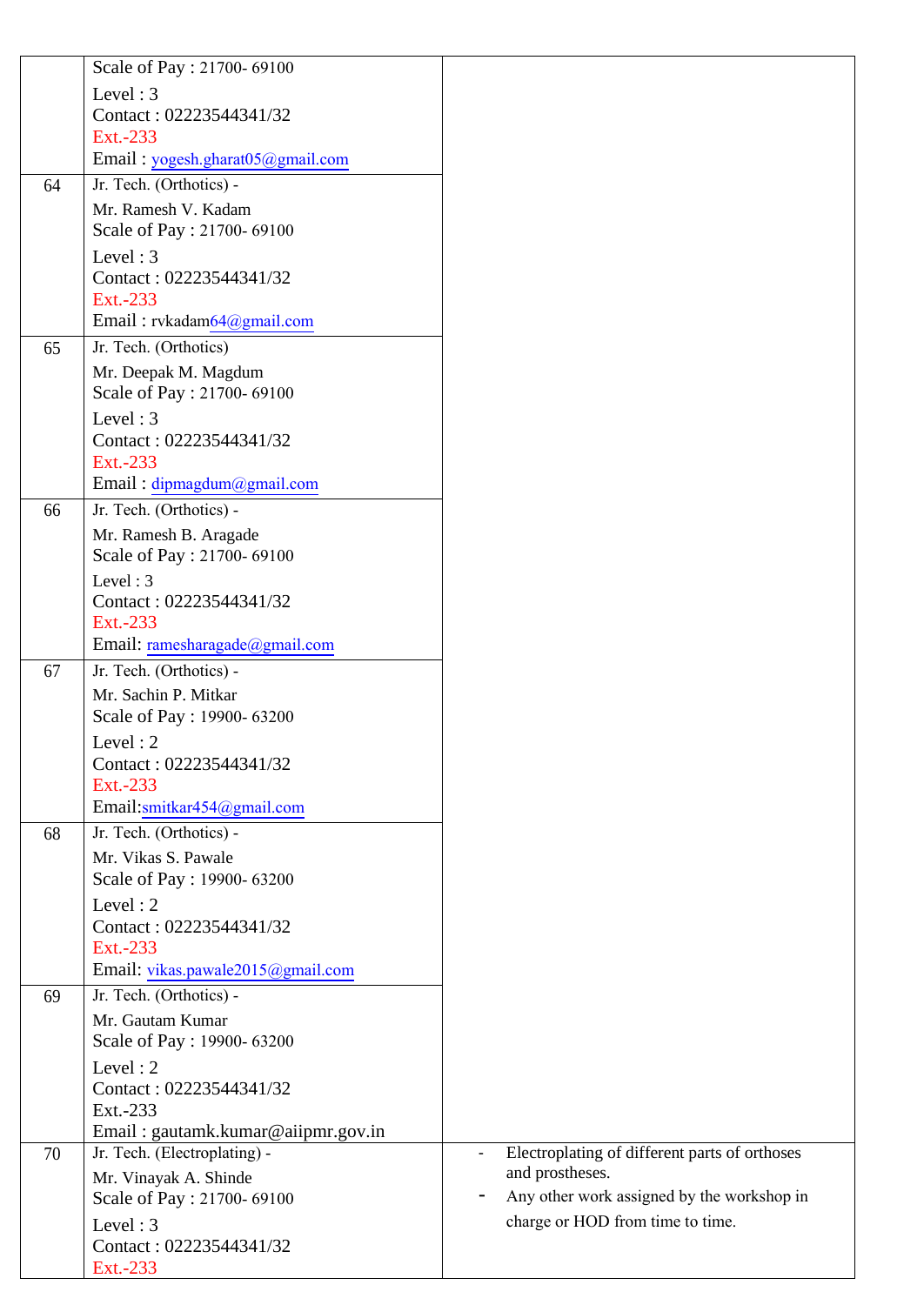|    | Email: vinayak.shinde83@gmail.com               |                                                                      |
|----|-------------------------------------------------|----------------------------------------------------------------------|
| 71 | Jr. Tech. (Blacksmith) -                        | Making forged prosthetic and orthotic joints.                        |
|    | Mr. Ekhnath L. Kurade                           | Any other work assigned by the workshop in                           |
|    | Scale of Pay: 21700-69100                       | charge or HOD from time to time.                                     |
|    | Level: $3$                                      |                                                                      |
|    | Contact: 02223544341/32                         |                                                                      |
|    | Ext.-233                                        |                                                                      |
|    | Email: $eknath0$ (@gmail.com                    |                                                                      |
| 72 | Jr. Tech. (Prosthetic) -                        |                                                                      |
|    | Mr. Harishchandra B. Chavan                     |                                                                      |
|    | Scale of Pay: 25500-81100                       |                                                                      |
|    | Level: $4$                                      |                                                                      |
|    | Contact: 02223544341/32<br>Ext.-233             |                                                                      |
|    | Email: harishchandrachavan08961@gmail.com       |                                                                      |
| 73 | Jr. Tech. (Prosthetic) -                        |                                                                      |
|    | Mr. Suryakant B. Mane                           |                                                                      |
|    | Scale of Pay: 21700-69100                       |                                                                      |
|    | Level: $3$                                      |                                                                      |
|    | Contact: 02223544341/32                         |                                                                      |
|    | Ext.-233                                        |                                                                      |
|    | Email: smaiiipmr@gmail.com                      | Assembling, preparation and repairing of<br>appliances (Prosthetics) |
| 74 | Jr. Tech. (Prosthetic) -                        | Any other work assigned by the workshop in                           |
|    | Mr. Santosh G. Choudhary                        | charge or HOD from time to time.                                     |
|    | Scale of Pay: 21700-69100                       |                                                                      |
|    | Level: $3$                                      |                                                                      |
|    | Contact: 02223544341/32<br>Ext.-233             |                                                                      |
|    | Email: santoshchoudhari51@gmail.com             |                                                                      |
| 75 | Jr. Tech. (Prosthetic) -                        |                                                                      |
|    | Mr. Santosh B. Yadav                            |                                                                      |
|    | Scale of Pay: 21700-69100                       |                                                                      |
|    | Level: $3$                                      |                                                                      |
|    | Contact: 02223544341/32                         |                                                                      |
|    | Ext.-233                                        |                                                                      |
|    | Email: santoshbyadav $9$ @gmailcom              |                                                                      |
| 76 | Jr. Tech. (Prosthetic) -                        |                                                                      |
|    | Mr. Maruti M. Kale<br>Scale of Pay: 21700-69100 |                                                                      |
|    | Level: $3$                                      |                                                                      |
|    | Contact: 02223544341/32                         |                                                                      |
|    | Ext.-233                                        |                                                                      |
|    | Email: marutikale66@gmail.com                   |                                                                      |
| 77 | Jr. Tech. (Prosthetic) -                        |                                                                      |
|    | Mr. Narendra S. Jadhav                          |                                                                      |
|    | Scale of Pay: 21700-69100                       |                                                                      |
|    | Level: $3$                                      |                                                                      |
|    | Contact: 02223544341/32<br>Ext.-233             |                                                                      |
|    | Email: nsjadhav19880@gmail.com                  |                                                                      |
| 78 | Jr. Tech. (Prosthetic) -                        |                                                                      |
|    | Mr. Gurunath P. Bhabal                          |                                                                      |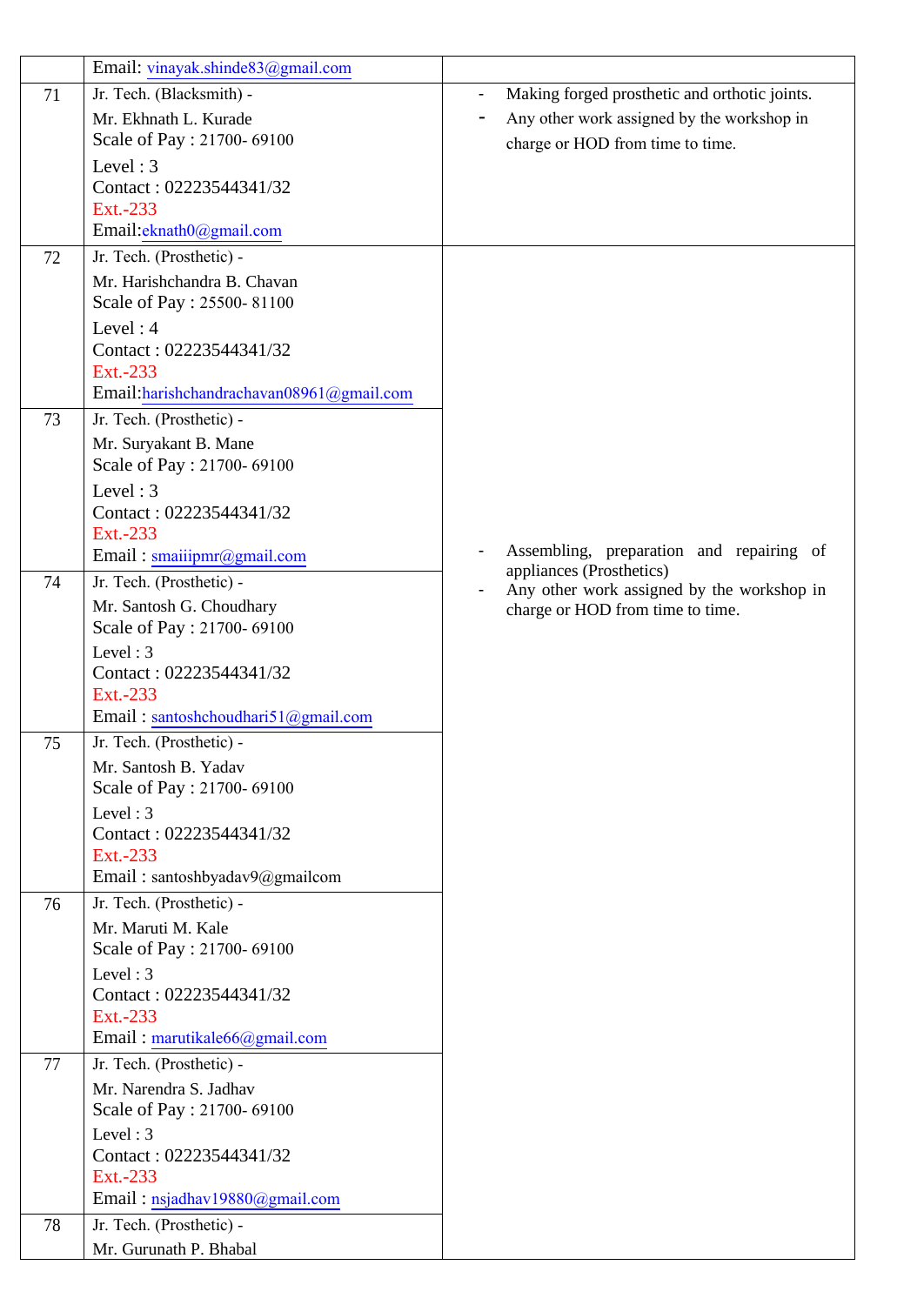|    | Scale of Pay: 21700-69100<br>Level: $3$<br>Contact: 02223544341/32<br>Ext.-233<br>Email: $gurunathpb@gmail.com$                                                                   |                                                                                                                                                                                                                                                                                        |
|----|-----------------------------------------------------------------------------------------------------------------------------------------------------------------------------------|----------------------------------------------------------------------------------------------------------------------------------------------------------------------------------------------------------------------------------------------------------------------------------------|
| 79 | Jr. Tech. (Prosthetic) -<br>Mr. Ajay A. Sonavane<br>Scale of Pay : 21700-69100<br>Level: 3<br>Contact: 02223544341/32<br>Ext.-233<br>Email: ajaysonavane83@gmail.com              |                                                                                                                                                                                                                                                                                        |
| 80 | Jr. Tech. (Prosthetic) -<br>Mr. Mandar C. Tondwalkar<br>Scale of Pay: 21700-69100<br>Level: $3$<br>Contact: 02223544341/32<br>Ext.-233<br>Email: mandartondwalkar@gmail.com       |                                                                                                                                                                                                                                                                                        |
| 81 | Jr. Tech. (Prosthetic) -<br>Mr. Aryan Kumar Vishwakarma<br>Scale of Pay: 19900-63200<br>Level: 2<br>Contact: 02223544341/32<br>Ext.-233<br>Email: aryan.vishwakarma@aiipmr.gov.in |                                                                                                                                                                                                                                                                                        |
| 82 | Jr. Tech. (Prosthetic) -<br>Mr. Pawan kumar Ambhore<br>Scale of Pay: 19900-63200<br>Level: 2<br>Contact: 02223544341/32<br>Ext.-233<br>Email: pb.ambhore@aiipmr.gov.in            |                                                                                                                                                                                                                                                                                        |
|    |                                                                                                                                                                                   | To impart the skills in the students undergoing BPO<br>programme                                                                                                                                                                                                                       |
| 83 | Sr. Leather Worker -<br>Mr. Satish W. Patkar<br>Scale of Pay: 29200-92300<br>Level: $5$<br>Contact: 02223544341/32<br>Ext.-233<br>Email: patkarsatish518@gmail.com                | - Supervision of Leather Section of P&O Workshop<br>and assign work to the subordinate staff.<br>- To maintain the time schedule as per the production<br>chart for timely delivery of appliances.<br>- Any other work assigned by the workshop in charge<br>or HOD from time to time. |
| 84 | Jr. Tech. (Leather Technology)<br>Mr. Ashok S. Karande<br>Scale of Pay: 21700-69100<br>Level: $3$<br>Contact: 02223544341/32<br>Ext.-233<br>Email: $akarande 64$ (@gmail.com      | Assembling, preparation and repairing of<br>appliances (Leather work)<br>Any other work assigned by the workshop in<br>charge or HOD from time to time.                                                                                                                                |
| 85 | Jr. Tech. (Leather Technology)<br>Mr. Manoj C. Mane<br>Scale of Pay: 21700-69100<br>Level: $3$<br>Contact: 02223544341/32                                                         |                                                                                                                                                                                                                                                                                        |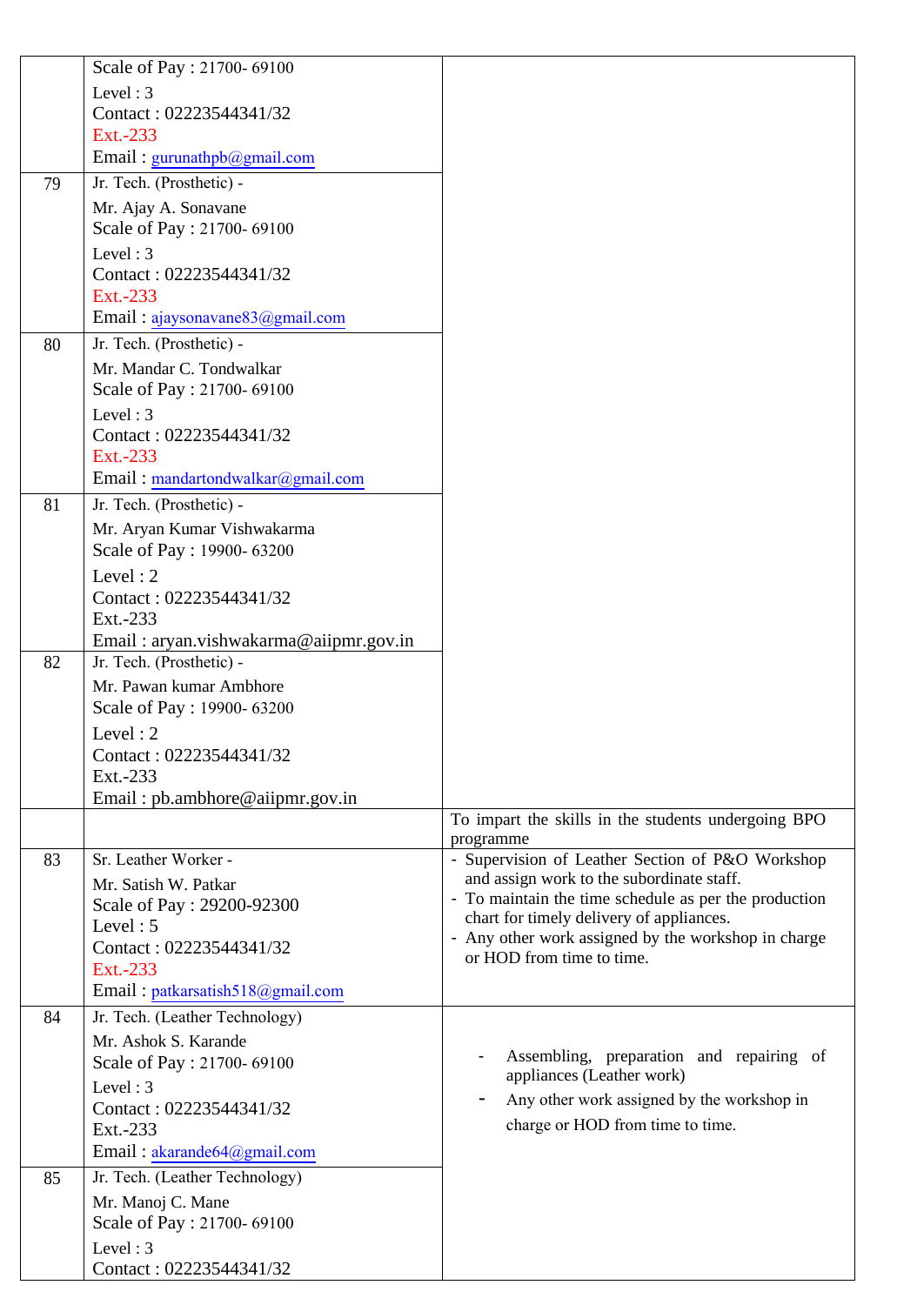|    | Ext.-233                            |                                                                                  |
|----|-------------------------------------|----------------------------------------------------------------------------------|
|    | Email: manojmane33@rediffmail.com   |                                                                                  |
| 86 | Jr. Tech. (Leather Technology)      |                                                                                  |
|    | Mr. Bhushan P. Tidke                |                                                                                  |
|    | Scale of Pay: 21700-69100           |                                                                                  |
|    | Level: $3$                          |                                                                                  |
|    | Contact: 02223544341/32             |                                                                                  |
|    | Ext.-233                            |                                                                                  |
|    | Email: bhusantidke7733@gmail.com    |                                                                                  |
| 87 | Jr. Tech. (Orthotics) -             |                                                                                  |
|    | Mr. Ashok M. Dhekane                |                                                                                  |
|    | Scale of Pay : 25500-81100          |                                                                                  |
|    | Level: $4$                          |                                                                                  |
|    | Contact: 02223544341/32             |                                                                                  |
|    | Ext.-233                            |                                                                                  |
|    | Email:ashokdhekane03@gmail.com      |                                                                                  |
| 88 | Jr. Instructor -                    |                                                                                  |
|    | Mr. Sanjay B. Kamble                | To impart the skills in the students undergoing BPO                              |
|    | Scale of Pay: 25500-81100           | programme                                                                        |
|    | Level: $4$                          | Any other work assigned by the workshop in                                       |
|    | Contact: 02223544341/32             | charge or HOD from time to time.                                                 |
|    | Ext.-233                            |                                                                                  |
|    | Email: sanjaykamble823@gmail.com    |                                                                                  |
| 89 | Jr. Instructor -                    |                                                                                  |
|    | Mr. Anant G. Athwankar              |                                                                                  |
|    | Scale of Pay : 21700-69100          |                                                                                  |
|    | Level: 3                            |                                                                                  |
|    | Contact: 02223544341/32             |                                                                                  |
|    | Ext.-233                            |                                                                                  |
|    | Email: anandatwankar@gmail.com      |                                                                                  |
| 90 | Jr. Tech. (Leather Technology)      | Assembling, preparation and repairing of appliances<br>(Leather work)            |
|    | Mr. Amit S. Tawade                  |                                                                                  |
|    | Scale of Pay: 21700-69100           |                                                                                  |
|    | Level: 3<br>Contact: 02223544341/32 |                                                                                  |
|    | Ext.-233                            |                                                                                  |
|    | Email: atawade384@gmail.com         |                                                                                  |
| 91 | Senior Shoe Maker                   | - Supervision of Shoe Section of P&O Workshop and                                |
|    | Mr. Dattu P. Gaikwad                | assign work to the subordinate staff.                                            |
|    | Scale of Pay: 29200-92300           | - To maintain the time schedule as per the production                            |
|    | Level: $5$                          | chart for timely delivery of appliances.                                         |
|    | Contact: 02223544341/32             | - Any other work assigned by the workshop in charge or<br>HOD from time to time. |
|    | Ext.-233                            |                                                                                  |
|    | Email: datt.p.gaikawad@gmail.com    |                                                                                  |
| 92 | Jr. Tech. (Footwear Technology)     |                                                                                  |
|    | Mr. Maruti T. Shinde                |                                                                                  |
|    | Scale of Pay : 25500-81100          |                                                                                  |
|    | Level: $4$                          |                                                                                  |
|    | Contact: 02223544341/32             |                                                                                  |
|    | Ext.-233                            |                                                                                  |
|    | Email: shindemt6661@gmail.com       |                                                                                  |
| 93 | Jr. Tech. (Footwear Technology) -   |                                                                                  |
|    | Mr. Pradeep D. Pote                 |                                                                                  |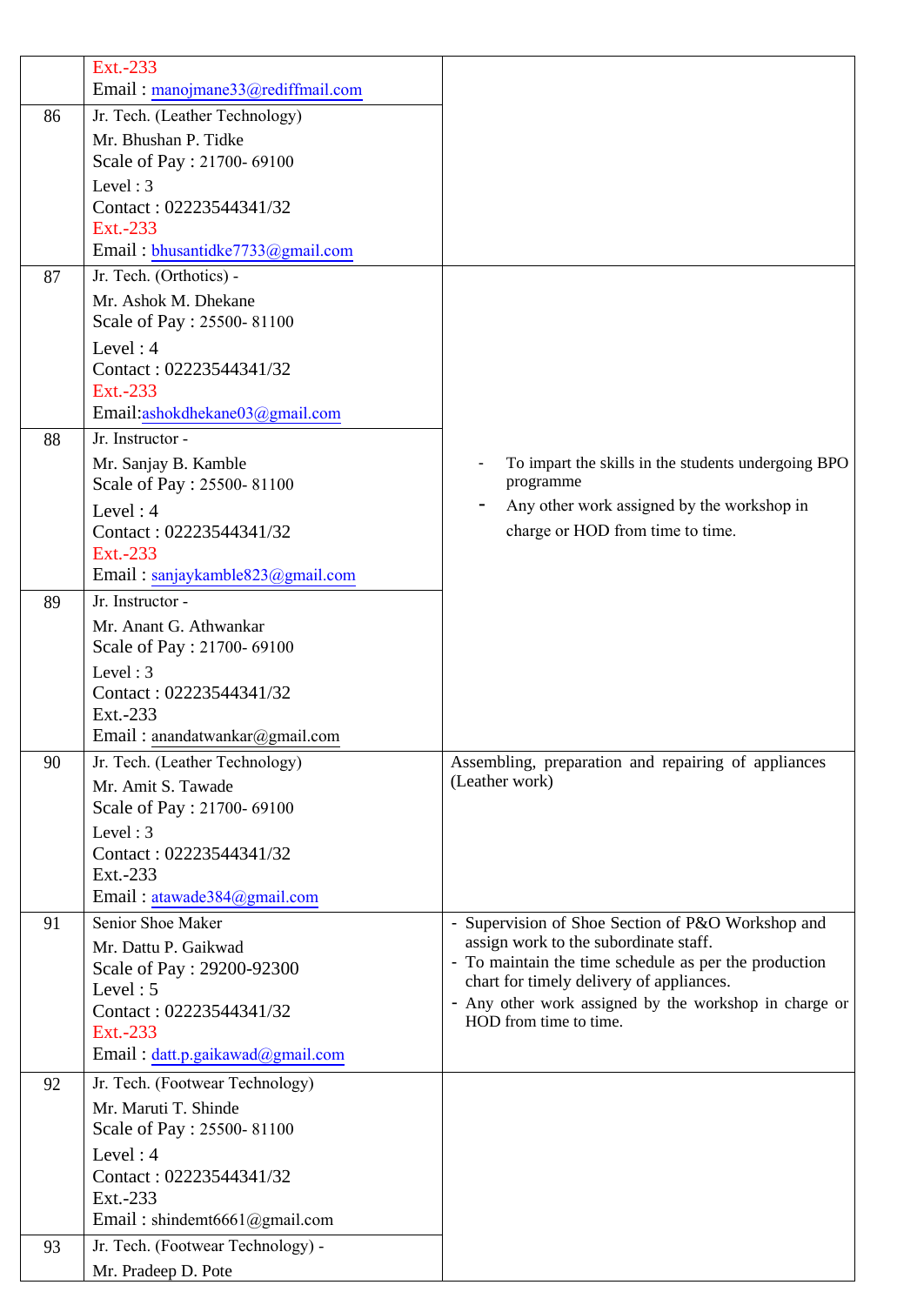|     | Scale of Pay: 21700-69100                       |                                            |
|-----|-------------------------------------------------|--------------------------------------------|
|     | Level: $3$                                      |                                            |
|     | Contact: 02223544341/32                         |                                            |
|     | Ext.-233                                        |                                            |
|     | Email: pradeep1964@gmail.com                    |                                            |
| 94  | Jr. Tech. (Footwear Technology) -               |                                            |
|     | Mr. Suresh L. Agawane                           |                                            |
|     | Scale of Pay: 21700-69100                       |                                            |
|     | Level: $3$                                      |                                            |
|     | Contact: 02223544341/32                         |                                            |
|     | Ext.-233                                        |                                            |
|     | Email: sureshagawane10@gmail.com                |                                            |
| 95  | Jr. Tech. (Footwear Technology) -               |                                            |
|     | Mr. Dattatray T. Shinde                         |                                            |
|     | Scale of Pay: 21700-69100                       | Assembling, preparation and repairing of   |
|     | Level: $3$                                      | appliances (Orthotic Footwear)             |
|     | Contact: 02223544341/32                         | Any other work assigned by the workshop in |
|     | Ext.-233                                        | charge or HOD from time to time.           |
|     | Email: $d$ tshinde $25$ @gmail.com              |                                            |
| 96  | Jr. Tech. (Footwear Technology) -               |                                            |
|     | Mr. Ganesh R. Thorat                            |                                            |
|     | Scale of Pay: 21700-69100                       |                                            |
|     | Level: $3$                                      |                                            |
|     | Contact: 02223544341/32                         |                                            |
|     | Ext.-233                                        |                                            |
|     | Email: ganeshtorat43@gmail.com                  |                                            |
| 97  | Jr. Tech. (Footwear Technology) -               |                                            |
|     | Mr. Deepak M. Lokare                            |                                            |
|     | Scale of Pay: 21700-69100                       |                                            |
|     | Level: 3                                        |                                            |
|     | Contact: 02223544341/32<br>Ext.-233             |                                            |
|     | Email: deepaklokare1981@gmail.com               |                                            |
| 98  | Jr. Tech. (Footwear Technology) -               |                                            |
|     |                                                 |                                            |
|     | Mr. Ajay M. Kanase<br>Scale of Pay: 21700-69100 |                                            |
|     | Level: $3$                                      |                                            |
|     | Contact: 02223544341/32                         |                                            |
|     | Ext.-233                                        |                                            |
|     | Email: ajaykanse1985@gmail.com                  |                                            |
| 99  | Jr. Tech. (Footwear Technology) -               |                                            |
|     | Mr. Vinod M. Agawane                            |                                            |
|     | Scale of Pay: 21700-69100                       |                                            |
|     | Level: $3$                                      |                                            |
|     | Contact: 02223544341/32                         |                                            |
|     | Ext.-233                                        |                                            |
|     | Email: vinodagawane1982@gmail.com               |                                            |
| 100 | Jr. Tech. (Footwear Technology) -               |                                            |
|     | Mr. Vishwas D. Lokare                           |                                            |
|     | Scale of Pay: 21700-69100                       |                                            |
|     | Level: $3$                                      |                                            |
|     | Contact: 02223544341/32                         |                                            |
|     | Ext.-233                                        |                                            |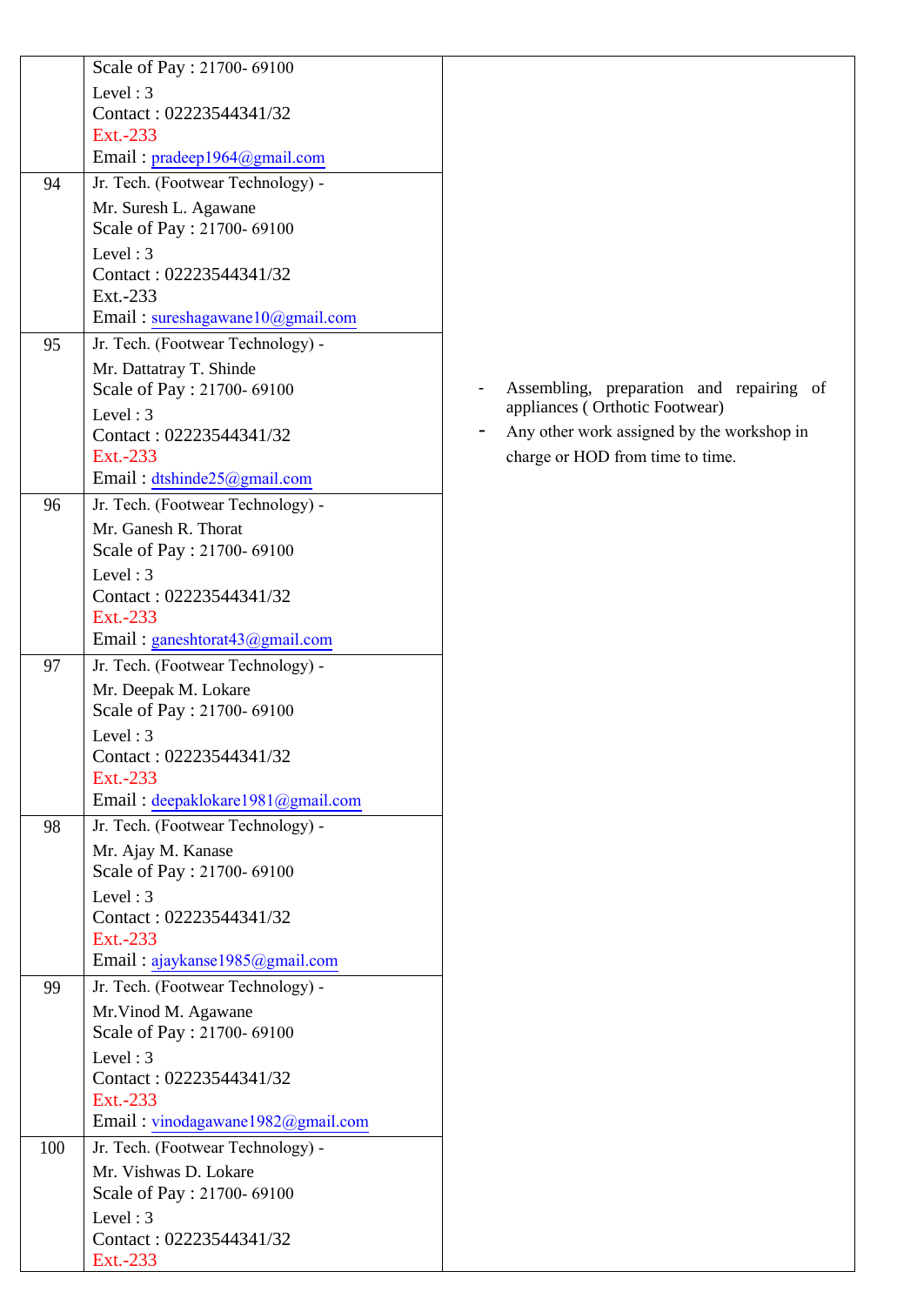|     | Email: vishwash.lokare@gmail.com                                 |
|-----|------------------------------------------------------------------|
| 101 | Jr. Tech. (Footwear Technology) -                                |
|     | Mr. Mahesh A. Kamble                                             |
|     | Scale of Pay: 21700-69100                                        |
|     | Level: $3$                                                       |
|     | Contact: 02223544341/32                                          |
|     | Ext.-233<br>Email: mahesh.kamble5may@gmail.com                   |
|     |                                                                  |
| 102 | Jr. Tech. (Footwear Technology) -<br>Mr. Rajendrakumar A. Kurade |
|     | Scale of Pay: 21700-69100                                        |
|     | Level: $3$                                                       |
|     | Contact: 02223544341/32                                          |
|     | Ext.-233                                                         |
|     | Email: rajendrakumarkurade18@gmail.com                           |
| 103 | Jr. Tech. (Footwear Technology)                                  |
|     | Mr. Sandip S. Kale                                               |
|     | Scale of Pay: 19900-63200                                        |
|     | Level: $2$                                                       |
|     | Contact: 02223544341/32                                          |
|     | Ext.-233                                                         |
|     | Email: kalesandeep290791@gmail.com                               |
| 104 | Jr. Tech. (Footwear Technology)                                  |
|     | Mr. Atul B. Chavare                                              |
|     | Scale of Pay: 19900-63200                                        |
|     | Level: $2$                                                       |
|     | Contact: 02223544341/32<br>Ext.-233                              |
|     | Email: atulchavare95@gmail.com                                   |
| 105 | Jr. Tech. (Footwear Technology)                                  |
|     | Mr. Sanjay A. Karande                                            |
|     | Scale of Pay: 21700-69100                                        |
|     | Level: $3$                                                       |
|     | Contact: 02223544341/32                                          |
|     | Ext.-233                                                         |
|     | Email: sanjay2karande@gmail.com                                  |
| 106 | Jr. Tech. (Footwear Technology)                                  |
|     | Mr. Hemant J. Rudraksh                                           |
|     | Scale of Pay : 25500-81100                                       |
|     | Level: $4$                                                       |
|     | Contact: 02223544341/32                                          |
|     | Ext.-233<br>Email: hemantrudraksha1965@gmail.com                 |
|     |                                                                  |
| 107 | Jr. Tech. (Footwear Technology)                                  |
|     | Mr. Pradeep D. Bhagywant<br>Scale of Pay: 21700-69100            |
|     | Level: $3$                                                       |
|     | Contact: 02223544341/32                                          |
|     | Ext.-233                                                         |
|     | Email: bhagyawantpradeep79@gmail.com                             |
| 108 | Jr. Tech. (Footwear Technology) -                                |
|     | Mr. Pandarinath K. Lokare                                        |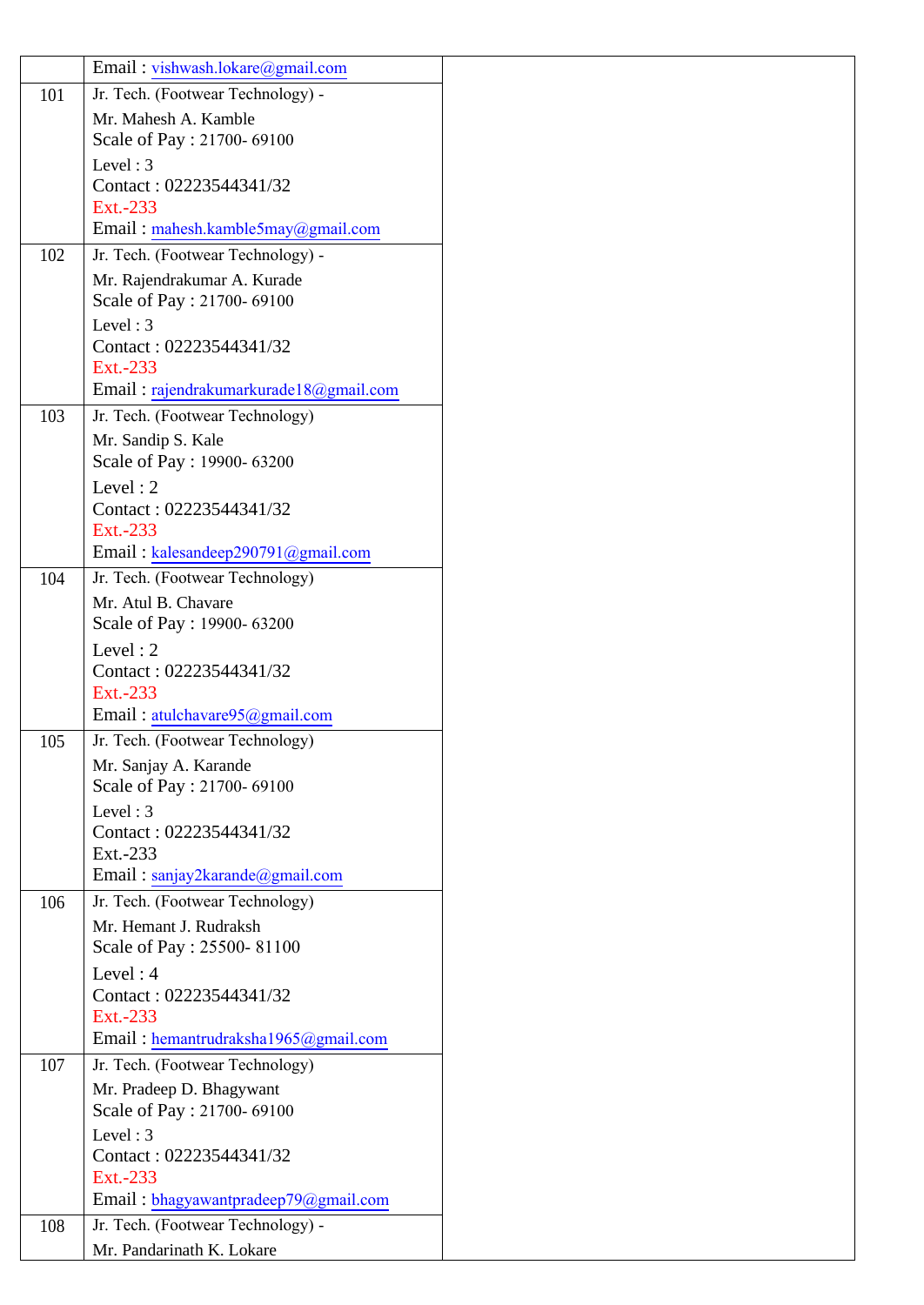|     | Scale of Pay: 25500-81100                      |                                                                                           |
|-----|------------------------------------------------|-------------------------------------------------------------------------------------------|
|     | Level: $4$                                     |                                                                                           |
|     | Contact: 02223544341/32                        |                                                                                           |
|     | Ext.-233                                       |                                                                                           |
|     | Email: pklokare2751965@gmail.com               |                                                                                           |
|     | <b>ACCOUNT SECTION</b>                         |                                                                                           |
| 109 | Upper Division Clerk -                         |                                                                                           |
|     | Smt. Shraddha S. Kadam                         | - Performs duties related to preparation of pay bills                                     |
|     |                                                | for Group A, B, & C employees.                                                            |
|     | Scale of Pay: 35400-112400                     | - Generate form 16, TDS quarterly reports.                                                |
|     | Level: $6$                                     | - Income Tax calculation for Gr. A,B,& C                                                  |
|     | Contact: 02223544341/32                        | employee.                                                                                 |
|     | Ext.-210                                       | - Execute any other work assigned by HOD from                                             |
|     | Email: sskadam8465@gmail.com                   | time to time.                                                                             |
| 110 | Upper Division Clerk (Cashier) - Smt.          | - Performs duties of cashier such as depositing cash                                      |
|     | Shravani H. Nagvekar                           | & cheque & DD in Bank, Collecting money from                                              |
|     | Scale of Pay: 29200-93200                      | patients for aids and appliance, fee from students                                        |
|     | Level: $5$                                     | etc.                                                                                      |
|     | Contact: 02223544341/32                        | - Maintenance of cash register, Social welfare                                            |
|     | Ext.-210                                       | register, Digital payment records its updation $\&$                                       |
|     | Email: shravani11769@gmail.com                 | handling of the cash.                                                                     |
|     |                                                | - Entry of Non-govt recovery in EIS, deposit of                                           |
|     |                                                | professional tax online etc.                                                              |
|     |                                                | - Execute any other work assigned by HOD from                                             |
|     |                                                | time to time.                                                                             |
|     |                                                |                                                                                           |
| 111 | Upper Division Clerk – Shri Sudhanshu          | - Maintaining Pay Bill Registers of Group -C, MTS                                         |
|     | Kumar                                          | and NPS employees.                                                                        |
|     | Scale of Pay: 25500-81100<br>Level: $4$        | - Income tax calculation of Gr. C employees.                                              |
|     | Contact: 02223544341/32                        | - Preparing & Processing of various bills and                                             |
|     | Ext.-210                                       | maintaining of records.<br>- Preparing Monthly and quarterly reports &                    |
|     |                                                |                                                                                           |
|     | Email: <u>Idc6@aiipmr.gov.in</u>               | preparing draft for the audit paras etc.<br>- Execute any other work assigned by HOD from |
|     |                                                | time to time.                                                                             |
| 112 | Division<br>Smitha<br>Clerk -<br>Smt.<br>Lower | - Prepare TDS report of Non-Salaried, Prepare                                             |
|     | Prabhakaran                                    | Contingent Bills, GPF advance and withdrawal                                              |
|     | Scale of Pay: 21700-69100                      | bills, and reimbursement bills etc.                                                       |
|     | Level: $3$                                     | - Processing<br>and<br>maintaining<br>advance<br>and                                      |
|     | Contact: 02223544341/32                        | reimbursement bills/records.                                                              |
|     | Ext.-210                                       | - Execute any other work assigned by HOD from                                             |
|     | Email:                                         | time to time.                                                                             |
| 113 | Lower Division Clerk - Shri Sahil Panwar       | Any work assigned by the superior authority beside                                        |
|     | Scale of Pay: 19900-63200                      | the designated table work.                                                                |
|     | Level: 2                                       |                                                                                           |
|     | Contact: 02223544341/32                        |                                                                                           |
|     | Ext.-210                                       |                                                                                           |
|     |                                                |                                                                                           |
|     | Email:                                         |                                                                                           |
|     | <b>ESTABLISHMENT SECTION</b>                   |                                                                                           |
| 114 | Upper Division Clerk -                         | - Work related to purchase and contracts.                                                 |
|     | Shri Sunil M. Advilkar                         | - Registration of the pensioners on Bhavishya Portal                                      |
|     | Scale of Pay: 29200-92300                      | for Pension purpose etc.                                                                  |
|     | Level: $5$                                     | - Administrative<br>assistance<br>different<br>the<br>to                                  |
|     | Contact: 02223544341/32                        | committees.                                                                               |
|     | Ext.-251                                       | - Execute any other work assigned by HOD of the                                           |
|     | Email:                                         | department of the Institute from time to time.                                            |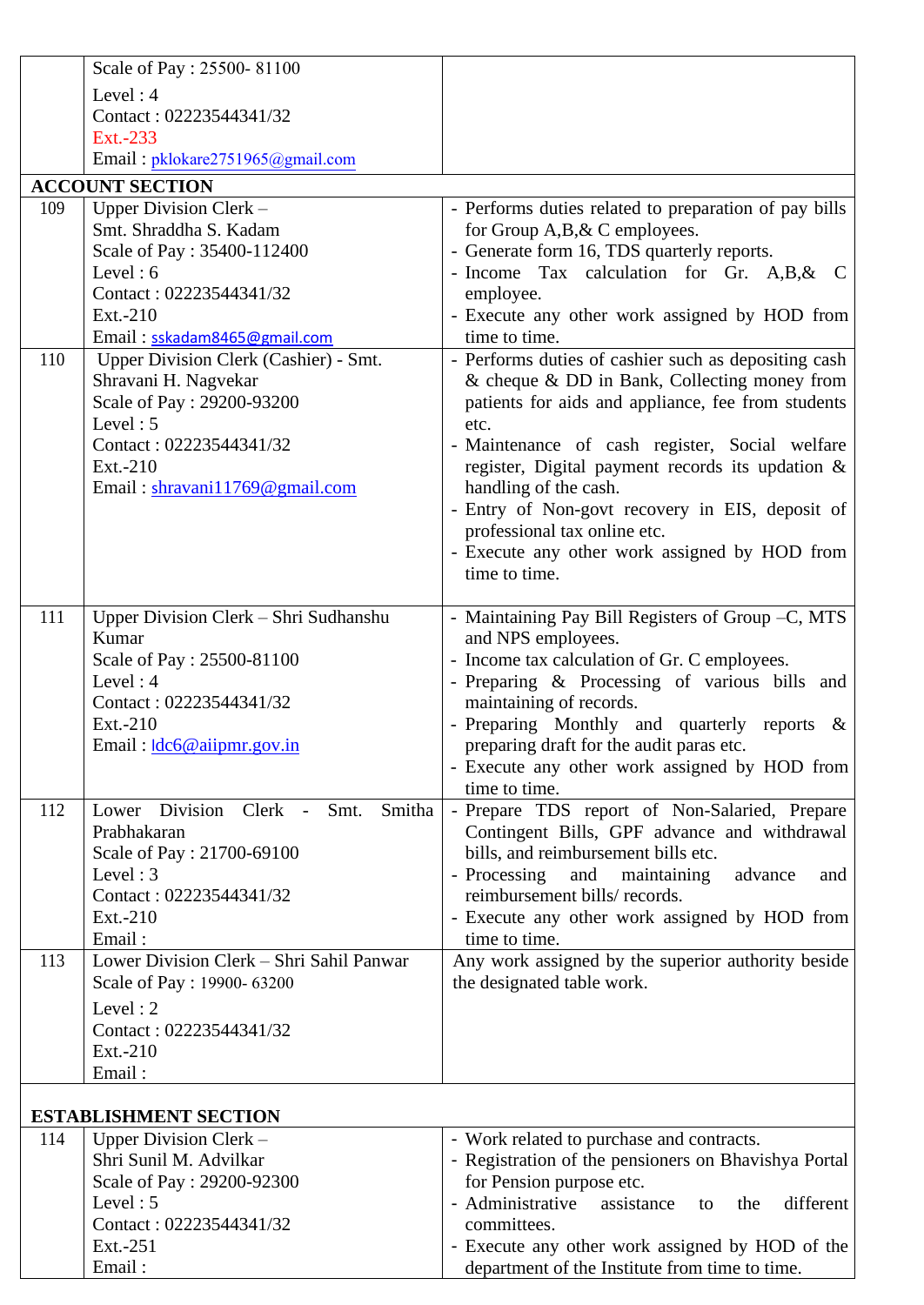| 115 | Upper Division Clerk -                   | - Budget and service books related works.           |
|-----|------------------------------------------|-----------------------------------------------------|
|     | Smt. Pratibha P. Sandim                  | - Maintaining records of outsource services.        |
|     | Scale of Pay: 29200-92300                | - Work related to questions from Parliament,        |
|     | Level: $5$                               | Vigilance, Preparing Sanction Orders etc.           |
|     | Contact: 02223544341/32                  | - Assistance for work related to redevelopment and  |
|     | Ext.-223                                 | reconstruction of the old workshop building.        |
|     | Email:                                   | - Execute any other work assigned by HOD from       |
|     |                                          | time to time.                                       |
| 116 | Upper Division Clerk –                   | - Maintenance of records and correspondence         |
|     | Ms. Kalpita D. Gangal                    | related to employment of group B and C posts        |
|     | Scale of Pay: 25500-81100                | including DPC and roster maintenance etc.           |
|     | Level: $4$                               | - Execute any other work assigned by HOD from       |
|     | Contact: 02223544341/32                  | time to time.                                       |
|     | Ext.-223                                 |                                                     |
|     | Email:                                   |                                                     |
| 117 | Upper Division Clerk -                   | - Work related to GeM portal.                       |
|     | Shri Santosh N. Mhatre                   | - Assistance to CPIO.                               |
|     | Scale of Pay: 25500-81100                | - Secretarial assistance to various committees.     |
|     | Level: $4$                               | - Execute any other work assigned by HOD from       |
|     | Contact: 02223544341/32                  | time to time.                                       |
|     | Ext.-251                                 |                                                     |
|     | Email:                                   |                                                     |
| 118 | Hindi Typist -                           | - Office<br>Maintenance<br>work related<br>of<br>to |
|     | Smt. Devyani D. Dudumkar (ad-hoc)        | Infrastructure, CGHS, Personal file, utility bills, |
|     | Scale of Pay: 19900-63200                | employees association etc.                          |
|     | Level: $2$                               | - Secretarial assistance to various committees.     |
|     | Contact: 02223544341/32                  | - Execute any other work assigned by HOD from       |
|     | Ext.-251                                 | time to time.                                       |
|     | Email:                                   |                                                     |
| 119 | Lower Division Clerk - Shri Vikram Kumar | Any work assigned by the superior authority         |
|     | Meena                                    | beside the designated table work.                   |
|     | Scale of Pay: 19900-63200                |                                                     |
|     | Level: $2$                               |                                                     |
|     | Contact: 02223544341/32                  |                                                     |
|     | Ext.-251                                 |                                                     |
|     | Email: avimeena49@gmail.com              |                                                     |
|     | <b>ACADEMIC SECTION</b>                  |                                                     |
| 120 | Upper Division Clerk -                   | - Clerical work related to Academic section like    |
|     | Smt. Trupti M. Amberkar                  | of<br>maintenance<br>students/teachers<br>records.  |
|     | Scale of Pay: 29200-92300                | correspondence with the MUHS and other              |
|     | Level: $5$                               | regulatory bodies for various courses, DGHS,        |
|     | Contact: 02223544341/32                  | MoHFW, other Institutes, teachers and students      |
|     | Ext.-208                                 | etc.                                                |
|     | Email: acad.aiipmr@nic.in                | - Supervision of the work of subordinate staff.     |
| 121 | Lower Division Clerk -                   | Any other work assigned by Academic In-charge       |
|     | Shri Sunil Alave                         | from time to time.                                  |
|     | Scale of Pay: 21700-69100                |                                                     |
|     | Level: $3$                               |                                                     |
|     | Contact: 02223544341/32                  |                                                     |
|     | Ext.-208                                 |                                                     |
|     | Email: acad.aiipmr@nic.in                |                                                     |
|     | <b>RADIOLOGY DEPARTMENT</b>              |                                                     |
| 122 | X-Ray Technician- Shri. Nainan Mathew    | - Performing x-rays and ortho-scannograms           |
|     | Scale of Pay: 47600-151100               | - Maintenance of Patient Records                    |
|     | Level: 8                                 | - Maintenance of Film Stock                         |
|     | Contact: 02223544341/32                  |                                                     |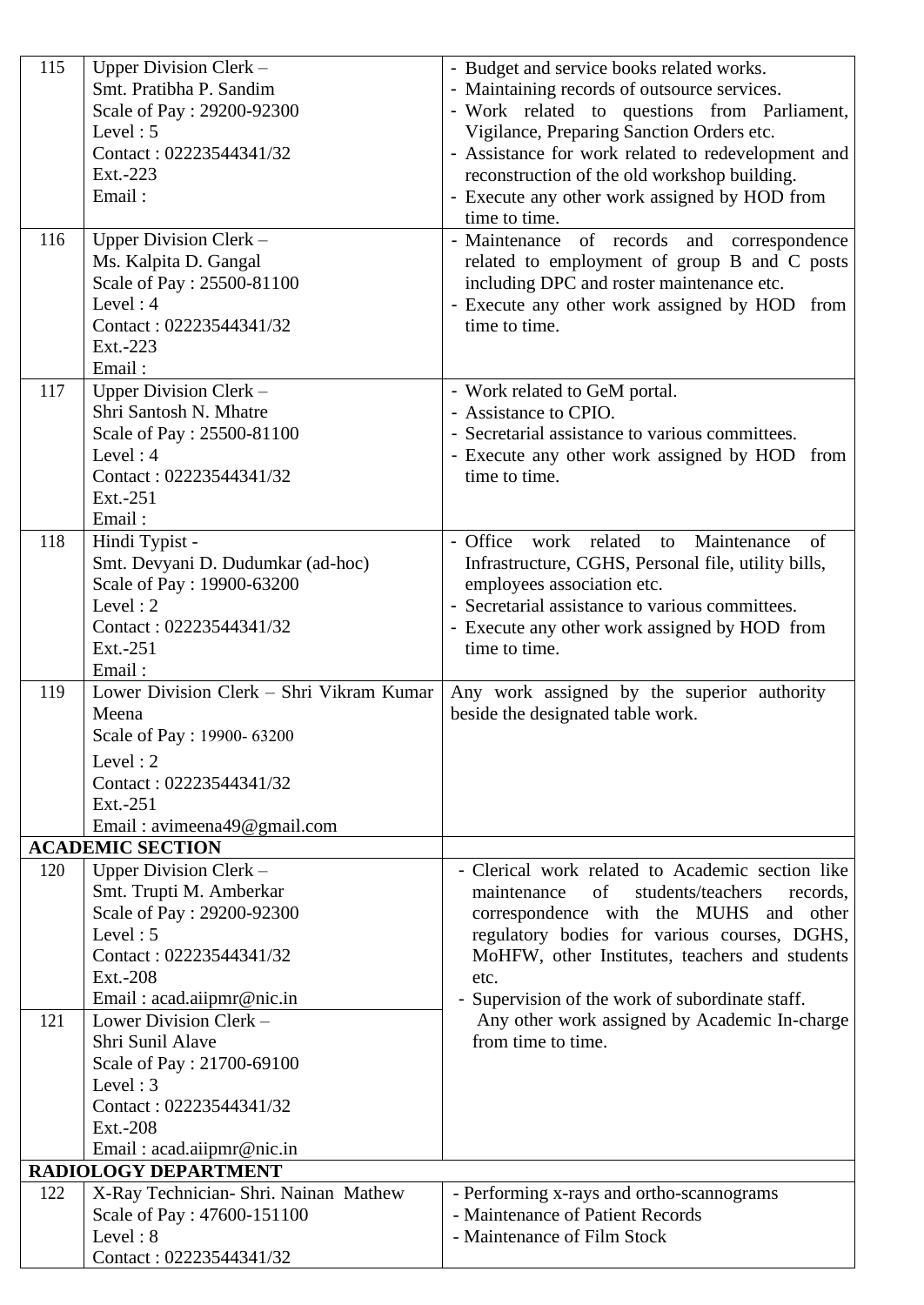|     | Ext.-217                                                                                                                                                                                         |                                                                                                                                                                                                                                                                                                                                                                                                                              |
|-----|--------------------------------------------------------------------------------------------------------------------------------------------------------------------------------------------------|------------------------------------------------------------------------------------------------------------------------------------------------------------------------------------------------------------------------------------------------------------------------------------------------------------------------------------------------------------------------------------------------------------------------------|
|     | Email: mathewnainan20@yahoo.com                                                                                                                                                                  |                                                                                                                                                                                                                                                                                                                                                                                                                              |
|     | <b>NURSING DEPARTMENT</b>                                                                                                                                                                        |                                                                                                                                                                                                                                                                                                                                                                                                                              |
| 123 | Sr. Nursing Officer (Acting In-charge<br>Nursing deptt.) - Mrs. Bharti A. Ukey<br>Scale of Pay: 53100-167800<br>Level: $9$<br>Contact: 02223544341/32<br>Ext.-207<br>Email: ans.aiipmr@gmail.com | - Looks after the duties of Assistant Nursing<br>Superintendent.<br>- Allocation & supervision of duties of Nursing<br>Staff and Multi Task Workers.<br>- Nursing care of patients, general supervision of<br>cleanliness and arrangements of OPD, Ward,<br>Operation Theatre & Hospital Section.<br>- Member of various Committees.<br>- Execute any other work assigned by Director of<br>the Institute from time to time. |
| 124 | OPT Sister - Mrs. Sajana James<br>Scale of Pay: 53100-167800<br>Level: $9$<br>Contact: 02223544341/32<br>Ext.-227<br>Email: ans.aijpmr@gmail.com                                                 | Responsible for preparation of OT and assists<br>during surgeries.<br>Assistance in hospital store-items purchase and<br>stock maintenance.                                                                                                                                                                                                                                                                                  |
| 125 | Staff Nurse (OPD Sister) - Smt. Geetha<br>A.K. Sharma<br>Scale of Pay: 53100-167800<br>Level: $9$<br>Contact: 02223544341/32<br>Ext.-271<br>Email: $ans. a^{ijpm}$ @gmail.com                    | Any other duty assigned by HOD from time to<br>time.                                                                                                                                                                                                                                                                                                                                                                         |
| 126 | <b>Staff Nurse (OPT Sister)</b><br>Mrs. Sharada R. Kamble<br>Scale of Pay: 53100-167800<br>Level: $9$<br>Contact: 02223544341/32<br>Ext.-285<br>Email: ans.aiipmr@gmail.com                      | Responsible for nursing care of the patients.<br>Supervision<br>and<br>management<br>of<br>the<br>OT/Ward/OPD.<br>Any other duty assigned by HOD from time to<br>$\qquad \qquad \blacksquare$<br>time                                                                                                                                                                                                                        |
| 127 | Staff Nurse - Mrs. Ranjita B. Kadam<br>Scale of Pay: 53100-167800<br>Level: $9$<br>Contact: 02223544341/32<br>Ext.-207 /227<br>Email: $ans. aijpm@gmail.com$                                     |                                                                                                                                                                                                                                                                                                                                                                                                                              |
| 128 | Staff Nurse (OPT Sister) –<br>Mrs. Sneha V. Waigankar<br>Scale of Pay: 53100-167800<br>Level: $9$<br>Contact: 02223544341/32<br>Ext.- 285<br>Email: ans.aiipmr@gmail.com                         |                                                                                                                                                                                                                                                                                                                                                                                                                              |
| 129 | Staff Nurse - Mrs. Sakshi S. Patkar<br>Scale of Pay: 47600-151100<br>Level: $8$<br>Contact: 02223544341/32<br>Ext.-207/285<br>Email: ans.aijpmr@gmail.com                                        |                                                                                                                                                                                                                                                                                                                                                                                                                              |
| 130 | Staff Nurse - Mrs. Sneha S. Golapkar<br>Scale of Pay: 47600-151100<br>Level: 8<br>Contact: 02223544341/32                                                                                        |                                                                                                                                                                                                                                                                                                                                                                                                                              |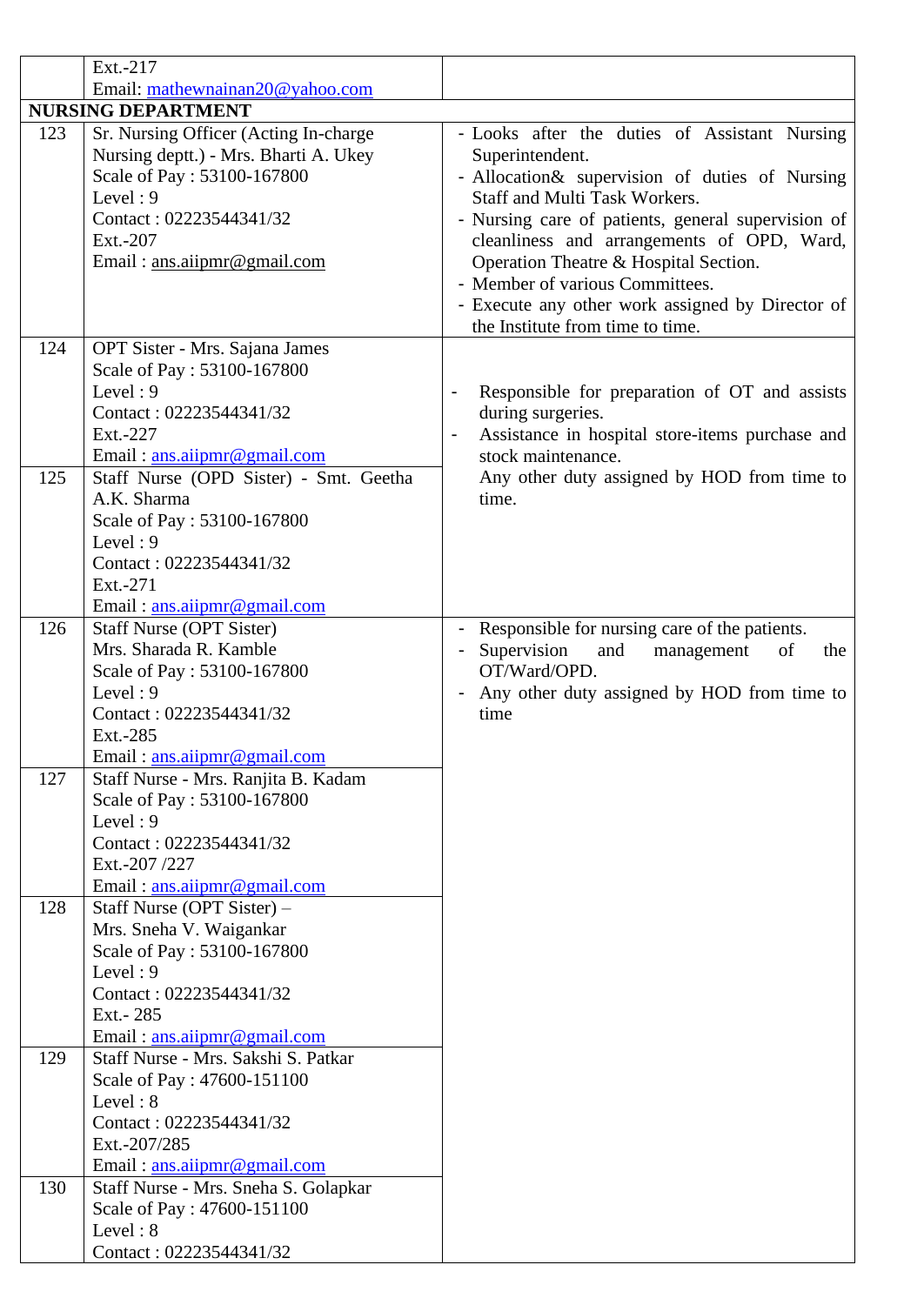|     | Ext.-207                                       |                                                                      |
|-----|------------------------------------------------|----------------------------------------------------------------------|
|     | Email:                                         |                                                                      |
|     |                                                |                                                                      |
| 131 | Staff Nurse - Mrs. Minal S. Mhamunkar          |                                                                      |
|     | Scale of Pay: 47600-151100                     |                                                                      |
|     | Level: $8$                                     |                                                                      |
|     | Contact: 02223544341/32                        |                                                                      |
|     | Ext.-207                                       |                                                                      |
|     | Email:                                         |                                                                      |
| 132 | Staff Nurse - Mrs. Tresa Shaji                 |                                                                      |
|     | Scale of Pay: 47600-151100                     |                                                                      |
|     | Level: 8                                       |                                                                      |
|     | Contact: 02223544341/32                        |                                                                      |
|     |                                                |                                                                      |
|     | Ext.-207                                       |                                                                      |
|     | Email:                                         |                                                                      |
| 133 | Staff Nurse - Mrs. Jincy Mary Varghese         |                                                                      |
|     | Scale of Pay: 44900-142400                     |                                                                      |
|     | Level: $7$                                     |                                                                      |
|     | Contact: 02223544341/32                        |                                                                      |
|     | Ext.-207                                       |                                                                      |
|     | Email:                                         |                                                                      |
| 134 | Staff Nurse - Kum. Veena Pardhi                |                                                                      |
|     | Scale of Pay: 44900-142400                     |                                                                      |
|     | Level: $7$                                     |                                                                      |
|     | Contact: 02223544341/32                        |                                                                      |
|     | Ext.-207                                       |                                                                      |
|     | Email:                                         |                                                                      |
|     | <b>Vocational Training Workshop Department</b> |                                                                      |
| 135 | Photographer, VTW -                            | To impart training in photography to                                 |
|     | Shri. Chaitanya Keshrinath Patil               | Divyangjan.                                                          |
|     | Scale of Pay: 44900-142400                     | To take clinical photographs.                                        |
|     | Level: $7$                                     | To take photographs of different visits,                             |
|     | Contact: 02223544341/32                        | events, functions and other activities of the                        |
|     | Ext.-222                                       | Institute.                                                           |
|     | Email: establishment201@gmail.com              |                                                                      |
|     |                                                | Any other work as assigned by the HOD                                |
|     |                                                | from time to time.                                                   |
| 136 | Instructor, VTW -                              | Imparting training to Divyangian in<br>÷.                            |
|     | Mr. Rajesh Laxman Pawar                        | Carpentry.                                                           |
|     | Scale of Pay: 29200-92300                      | Assessing the specific abilities of<br>$\qquad \qquad \blacksquare$  |
|     | Level: $5$                                     |                                                                      |
|     | Contact: 02223544341/32                        | differently- abled patients, from the point                          |
|     | Ext.-222                                       | of view of their final absorption in<br>different fields.            |
|     |                                                |                                                                      |
|     | Email: establishment201@gmail.com              | Maintenance of tools, equipment, records<br>and materials.           |
|     |                                                |                                                                      |
|     |                                                | Any other work as assigned by the HOD                                |
|     |                                                | from time to time.                                                   |
| 137 | Instructor, VTW -                              | Imparting training to Divyangian in                                  |
|     | Mrs. SulbhaVinayak Joshi                       | Tailoring.<br>$\qquad \qquad \blacksquare$                           |
|     | Scale of Pay: 29200-92300                      | Assessing the specific abilities of                                  |
|     | Level: $5$                                     | Divyangjan, from the point of view of                                |
|     | Contact: 02223544341/32                        | their final absorption in different fields.                          |
|     | Ext.-222                                       | Maintenance of tools, equipment, records<br>$\overline{\phantom{0}}$ |
|     | Email: establishment201@gmail.com              | and materials.                                                       |
|     |                                                | Any other work as assigned by the HOD                                |
| 138 | Instructor, VTW -                              | from time to time<br>Assessing the specific abilities of             |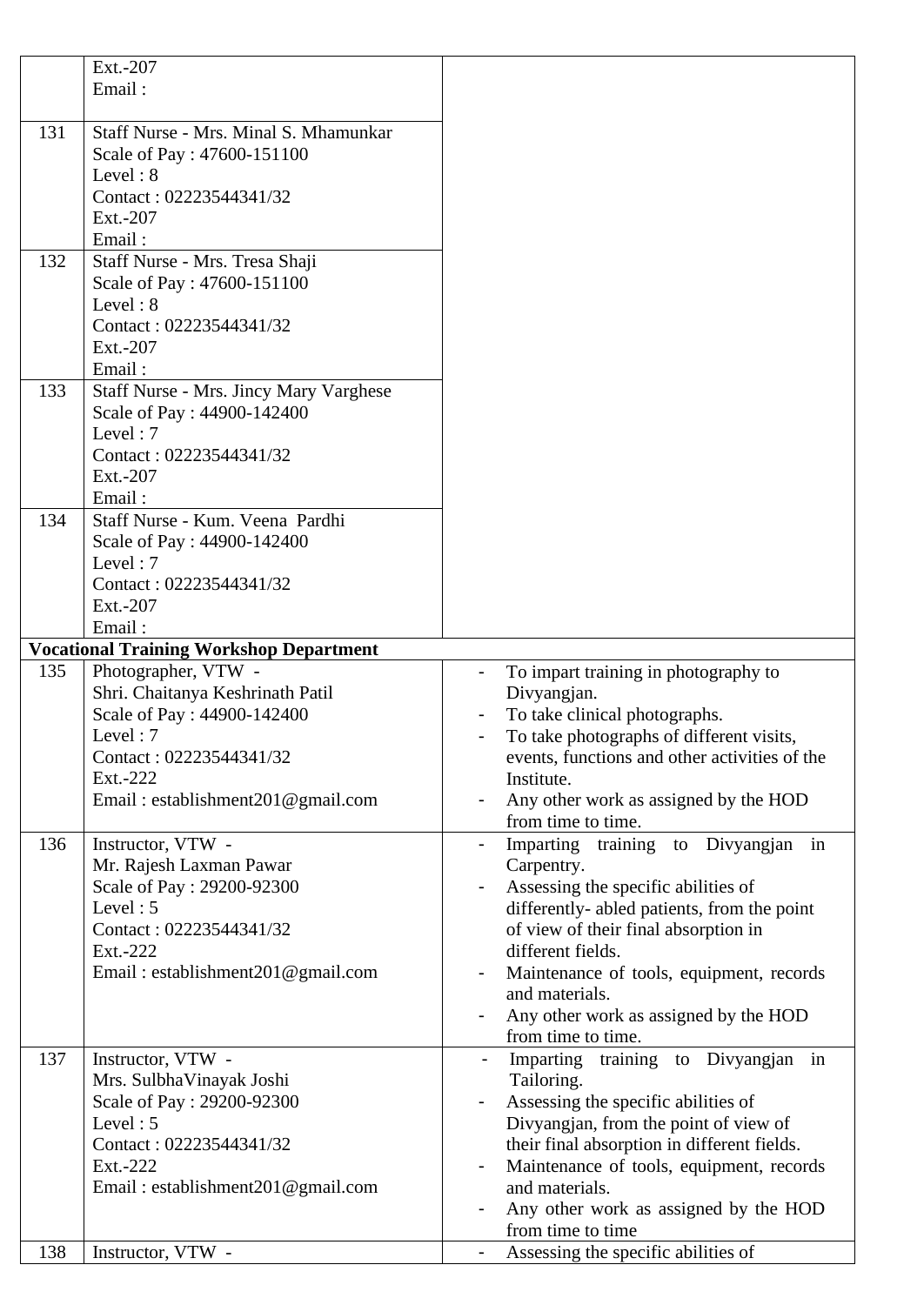|     | Shri. Uday Shivaji Tambe<br>Scale of Pay: 29200-92300 | Divyangjan for training in different trades.<br>Training and assistance in making various          |
|-----|-------------------------------------------------------|----------------------------------------------------------------------------------------------------|
|     | Level: $5$                                            | aids and appliances.                                                                               |
|     | Contact: 02223544341/32                               | Any other work as assigned by the HOD                                                              |
|     | Ext.-222                                              | from time to time.                                                                                 |
|     | Email: establishment201@gmail.com                     |                                                                                                    |
| 139 | Supervisor, VTW -<br>Shri. Prashant Arvind Karve      | To supervise overall training activities of<br>$\blacksquare$<br>the Vocational Training Workshop. |
|     | Scale of Pay: 35400-112400                            | Supervision of workshop instructors in                                                             |
|     | Level: $6$                                            | their routine work.                                                                                |
|     | Contact: 02223544341/32                               | Maintain record and distribution of stipend                                                        |
|     | Ext.-222                                              | given to the trainees.                                                                             |
|     | Email: establishment201@gmail.com                     | To maintain leave records of trainees.                                                             |
|     |                                                       | Prepare list of tools and equipment as and                                                         |
|     |                                                       | when required for verification.                                                                    |
|     |                                                       | To arrange the alternative arrangement                                                             |
|     |                                                       | during the period of absence of trade<br>Instructor.                                               |
|     |                                                       | To take care of Implementation of safety                                                           |
|     |                                                       | precautions measure.                                                                               |
|     |                                                       | Any other work as assigned by the HOD                                                              |
|     |                                                       | from time to time.                                                                                 |
| 140 | Instructor, VTW -                                     | Imparting training to Divyangjan in<br>$\blacksquare$                                              |
|     | Shri. Ajit Ramchandra Bordavekar                      | Computers.                                                                                         |
|     | Scale of Pay: 217000-69100<br>Level: $3$              | Assessing the specific abilities of                                                                |
|     | Contact: 02223544341/32                               | differently- abled patients, from the point<br>of view of their final absorption in                |
|     | Ext.-222                                              | different fields.                                                                                  |
|     | Email: Ajitbordavekar72@gmail.com                     | Maintenance of computer systems and its<br>$\blacksquare$                                          |
|     |                                                       | accessories in the section.                                                                        |
|     |                                                       | Uploading & updating the data on Institute's                                                       |
|     |                                                       | website and looks after the maintenance of                                                         |
|     |                                                       | institute website www.aiipmr.gov.in.                                                               |
|     |                                                       | Any other work as assigned by the HOD<br>from time to time.                                        |
|     | <b>DRIVERS</b>                                        |                                                                                                    |
| 141 | Driver(Grade II)                                      | of<br>Driving<br>and<br>maintenance<br>$\blacksquare$                                              |
|     | Shri Nathuram J. Tandel                               | Institute vehicles.                                                                                |
|     | Scale of Pay: 29200-92300                             | <b>Ambulance Duty</b>                                                                              |
|     | Level: $5$                                            | Office/Head office/Visitor office                                                                  |
|     | Contact: 02223544341/32                               | Duty                                                                                               |
|     | Ext.-204/236                                          | <b>VIP Duty</b><br>$\blacksquare$                                                                  |
| 142 | Email: establishment201@gmail.com                     | Any other work as assigned by the<br>HOD from time to time.                                        |
|     | Driver(Grade II)<br>Shri Vivek S. Shetye              |                                                                                                    |
|     | Scale of Pay: 29200-92300                             |                                                                                                    |
|     | Level: $5$                                            |                                                                                                    |
|     | Contact: 02223544341/32                               |                                                                                                    |
|     | Ext.-204/236                                          |                                                                                                    |
|     | Email: establishment201@gmail.com                     |                                                                                                    |
| 143 | Driver (Grade II)                                     |                                                                                                    |
|     | Shri Vinayak R. Pandit                                |                                                                                                    |
|     | Scale of Pay: 29200-92300<br>Level: $5$               |                                                                                                    |
|     | Contact: 02223544341/32                               |                                                                                                    |
|     | Ext.- 204/236                                         |                                                                                                    |
|     | Email: establishment201@gmail.com                     |                                                                                                    |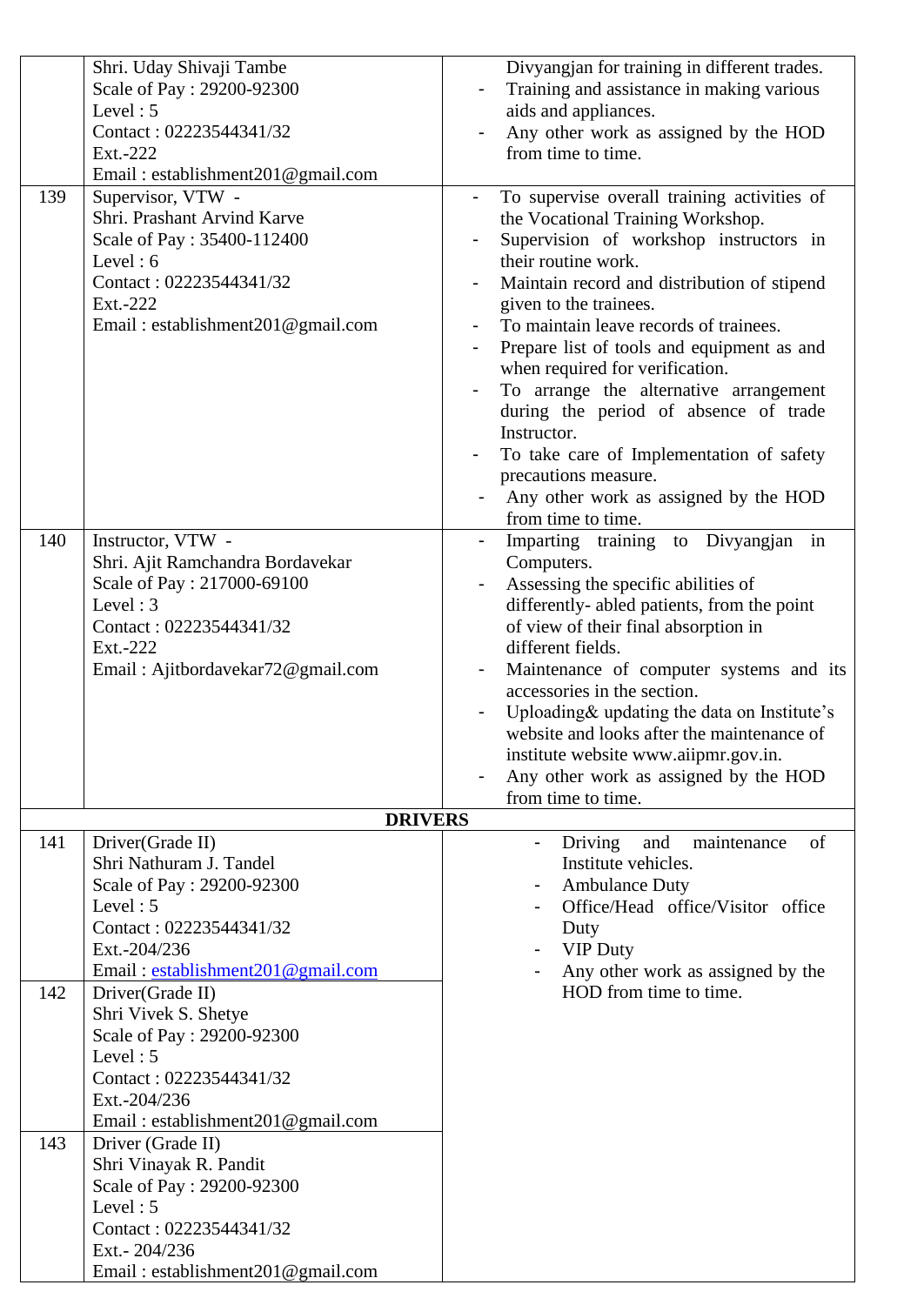| 144 | Driver                                          |                                                 |
|-----|-------------------------------------------------|-------------------------------------------------|
|     | Shri Swapnil B. Ingle                           |                                                 |
|     | Scale of Pay: 19900-63200                       |                                                 |
|     | Level: 2                                        |                                                 |
|     | Contact: 02223544341/32                         |                                                 |
|     | Ext.- 204/236                                   |                                                 |
|     | Email: establishment201@gmail.com               |                                                 |
|     |                                                 |                                                 |
|     |                                                 | <b>SENIOR AID</b>                               |
| 145 | Shri Govind M. Rathore                          | To assist Hawaldar in day to day activities and |
|     | Scale of Pay: 25500-81100                       | absence of Hawaldar looking after the duties of |
|     | Level: $4$                                      | Hawaldar.                                       |
|     | Contact: 02223544341/32                         |                                                 |
|     | Ext.- 207/227                                   |                                                 |
|     | Email: establishment201@gmail.com               |                                                 |
| 146 | Mrs. Surekha C. More                            |                                                 |
|     | Scale of Pay: 25500-81100                       |                                                 |
|     | Level: $4$                                      |                                                 |
|     | Contact: 02223544341/32                         |                                                 |
|     | Ext.- 207/227                                   |                                                 |
|     | Email: establishment201@gmail.com               |                                                 |
|     |                                                 |                                                 |
|     |                                                 | <b>OT TECHNICIAN</b>                            |
| 147 | Shri Manoranjan Nandi                           |                                                 |
|     | Scale of Pay: 21700-69100<br>Level: 3           |                                                 |
|     |                                                 |                                                 |
|     | Contact: 02223544341/32                         |                                                 |
|     | Ext. - 285<br>Email: establishment201@gmail.com |                                                 |
|     |                                                 | <b>OT BOY</b>                                   |
| 148 | Shri Tukaram B. Sawant                          |                                                 |
|     | Scale of Pay: 19900-63200                       |                                                 |
|     | Level: 2                                        |                                                 |
|     | Contact: 02223544341/32                         |                                                 |
|     | Ext. - 285                                      |                                                 |
|     | Email: establishment201@gmail.com               |                                                 |
|     |                                                 | <b>STRETCHER BEARER</b>                         |
| 149 | Shri Vishnu M. Radye                            |                                                 |
|     | Scale of Pay: 19900-63200                       |                                                 |
|     | Level: 3                                        |                                                 |
|     | Contact: 02223544341/32                         |                                                 |
|     | Ext.- 285                                       |                                                 |
|     | Email: establishment201@gmail.com               |                                                 |
| 150 | Shri Sopan Raut                                 |                                                 |
|     | Scale of Pay: 21700-69100                       |                                                 |
|     | Level: 2                                        |                                                 |
|     | Contact: 02223544341/32                         |                                                 |
|     | Ext. - 285                                      |                                                 |
|     | Email: establishment201@gmail.com               |                                                 |
| 151 | Shri Kailash Bamne                              |                                                 |
|     | Scale of Pay: 18000-56900<br>Level: $1$         |                                                 |
|     | Contact: 02223544341/32                         |                                                 |
|     | Ext. - 285                                      |                                                 |
|     | Email: establishment201@gmail.com               |                                                 |
|     |                                                 | <b>COOK</b>                                     |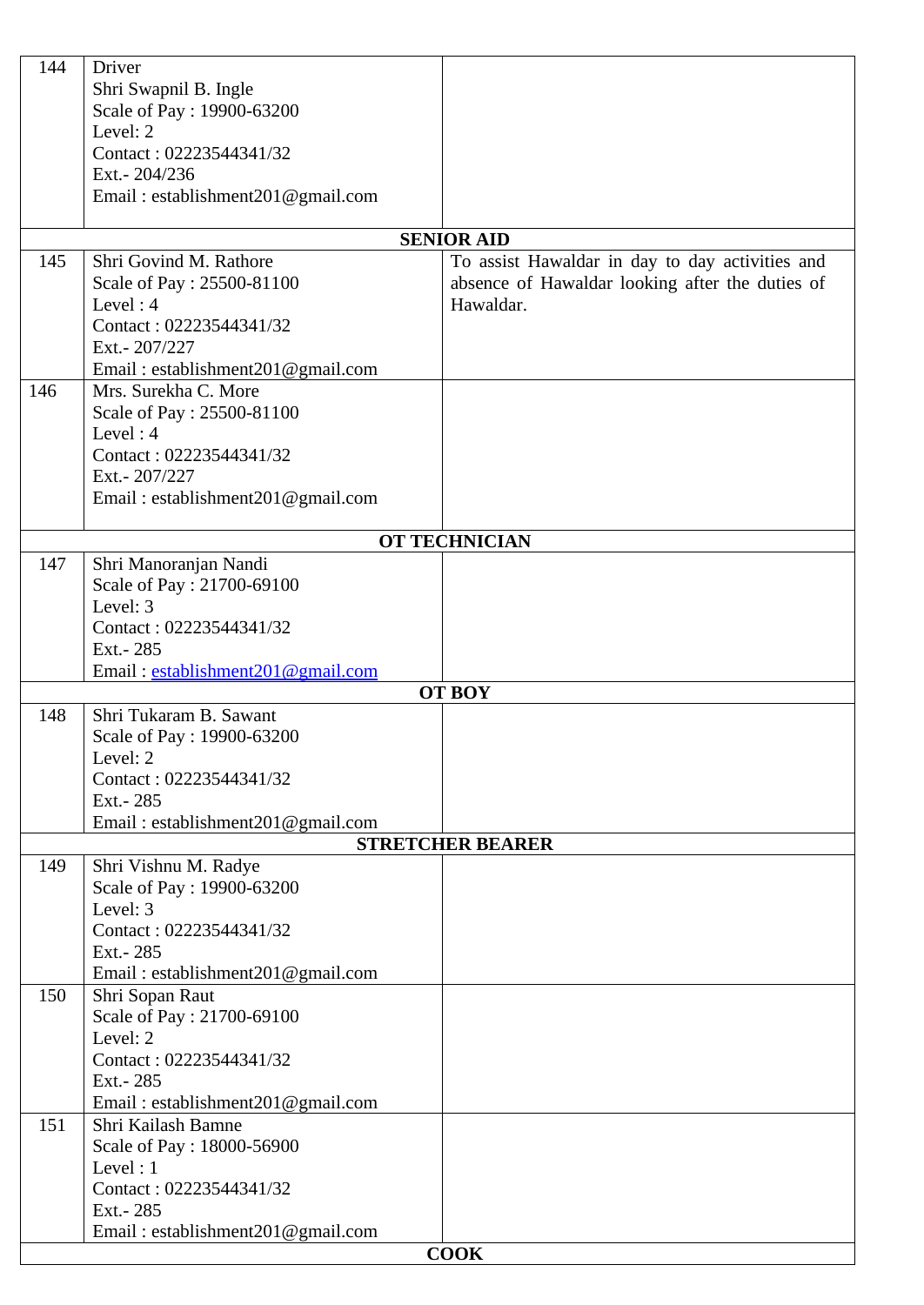| 152 | Shri Mahadev A. Chavare           |                            |                |                                                          |
|-----|-----------------------------------|----------------------------|----------------|----------------------------------------------------------|
|     | Scale of Pay: 19900-63200         |                            |                |                                                          |
|     | Level: 3                          |                            |                |                                                          |
|     | Contact: 02223544341/32           |                            |                |                                                          |
|     | Ext.-223                          |                            |                |                                                          |
|     | Email: establishment201@gmail.com |                            |                |                                                          |
|     | <b>MESS BOY</b>                   |                            |                |                                                          |
| 153 | Shri Deepak M. Shinde             |                            |                |                                                          |
|     | Scale of Pay: 18000-56900         |                            |                |                                                          |
|     | Level : $1$                       |                            |                |                                                          |
|     | Contact: 02223544341/32           |                            |                |                                                          |
|     | Ext.- 223                         |                            |                |                                                          |
|     | Email: establishment201@gmail.com |                            |                |                                                          |
| 154 | Shri Rahul S. Madgude             |                            |                |                                                          |
|     | Scale of Pay: 18000-56900         |                            |                |                                                          |
|     | Level: $1$                        |                            |                |                                                          |
|     | Contact: 02223544341/32           |                            |                |                                                          |
|     | Ext.-223                          |                            |                |                                                          |
|     | Email: establishment201@gmail.com |                            |                |                                                          |
|     |                                   | <b>MULTI TASKING STAFF</b> |                |                                                          |
| 155 | Shri S.P.Rathore                  | (Scale of Pay:             |                | Physical maintenance of records of                       |
|     |                                   | 25500-81100                |                | section.                                                 |
|     |                                   | Level: $4)$                |                | General cleanliness & upkeep of the                      |
| 156 | Shri M.J. Padwal                  | (Scale of Pay :            |                | Section/Unit.                                            |
| 157 | Shri A. G. Salunke                | 21700-69100                |                | Carrying of files & other papers within                  |
| 158 | Shri N.N. Salvi                   | Level: $3)$                |                | the building.                                            |
| 159 | Shri S.M. Jagtap                  | (Scale of Pay:             |                | Photocopying, sending of FAX etc.                        |
| 160 | Shri Ravi Jain                    | 19900-63200 Level:         |                | Other non-clerical work in the                           |
| 161 | Shri Amardeep S.                  | 2)                         |                | Sections/Unit.                                           |
|     | Shirsat                           |                            |                | Assisting in routine office work like                    |
| 162 | Shri<br>Kishore                   | (Scale of Pay:             |                | diary, dispatch etc. including on                        |
|     | Mahida                            | 18000-56900 Level:         |                | computer.                                                |
| 163 | Shri<br>Raviraj                   | 1)                         |                | Delivering of Dak (inside $&$ outside the                |
|     | Rahate                            |                            |                | building)                                                |
| 164 | Shri O.M. Mhadik                  |                            |                | Watch & ward duties.                                     |
| 165 | Shri Sunil Abhang                 |                            |                | Opening $& closing$ of rooms.                            |
|     | Contact: 02223544341/32           |                            |                | Cleaning of rooms.                                       |
|     | Email: establishment201@gmail.com |                            | $\blacksquare$ | Dusting of furniture etc.                                |
|     |                                   |                            | $\blacksquare$ | Cleaning of building, fixture etc.                       |
|     |                                   |                            |                | Work related to his ITI qualification, if it             |
|     |                                   |                            |                | exists                                                   |
|     |                                   |                            |                | Driving of vehicles, if in possession of                 |
|     |                                   |                            |                | valid driving license                                    |
|     |                                   |                            |                | Upkeep of parks, lawns, potted plants etc.               |
|     |                                   |                            |                | Any other work assigned by superior                      |
|     |                                   |                            |                | authority.                                               |
|     |                                   |                            |                |                                                          |
|     |                                   |                            |                | -The above list of duties is only illustrative and not   |
|     |                                   |                            |                | exhaustive. Deptt. is free to add to the list, duties of |
|     |                                   |                            |                | similar nature ordinarily performed by officials at      |
|     |                                   |                            | this level.    |                                                          |
|     |                                   |                            |                |                                                          |
|     |                                   |                            | <b>AYAH</b>    |                                                          |
| 166 | Mrs. Supriya Daki                 |                            |                | Taking over and handing over after each                  |
|     | Scale of Pay: 18000-56900         |                            |                | shift.                                                   |
|     | Level : $1$                       |                            |                | To clean the walls, Window glasses,                      |
|     | Contact: 02223544341/32           |                            |                |                                                          |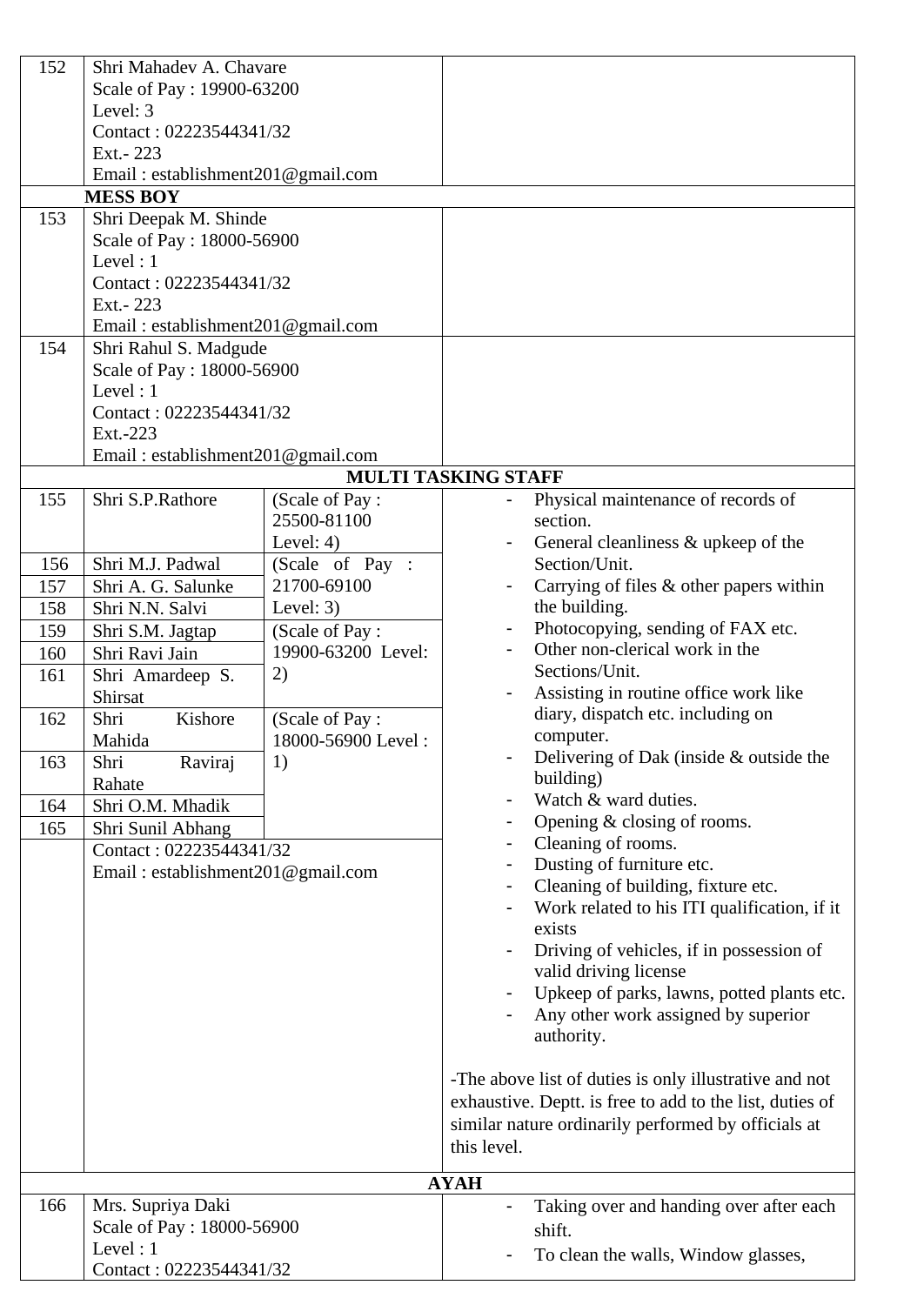|     | Email: establishment201@gmail.com                       |                              | doors etc.                                                                     |
|-----|---------------------------------------------------------|------------------------------|--------------------------------------------------------------------------------|
|     |                                                         |                              | To dust the furniture, equipment,                                              |
|     |                                                         |                              | instruments, machinery in the ward.                                            |
|     |                                                         |                              | General cleanliness upkeep of the                                              |
|     |                                                         |                              | section.                                                                       |
|     |                                                         |                              | To help the sister in bed making, dressing                                     |
|     |                                                         |                              | etc.                                                                           |
|     |                                                         |                              | To help the sister in receiving store lines,                                   |
|     |                                                         |                              | medicine etc.                                                                  |
|     |                                                         |                              | To receive materials from the store.                                           |
|     |                                                         |                              | To carry the patients on stretcher, wheel                                      |
|     |                                                         |                              | chairs etc. to various departments.                                            |
|     |                                                         |                              | To carry the mattresses from the ward for                                      |
|     |                                                         |                              | cleaning and disinfection.                                                     |
|     |                                                         |                              |                                                                                |
|     |                                                         |                              | To carry dressing drums for sterilization,                                     |
|     |                                                         |                              | putting them and bringing them back to                                         |
|     |                                                         |                              | the ward.                                                                      |
|     |                                                         |                              | To help the sister in checking articles of                                     |
|     |                                                         |                              | dead stock and linen and ward                                                  |
|     |                                                         |                              | equipment.                                                                     |
|     |                                                         |                              | To help the sister in sorting out and                                          |
|     |                                                         |                              | counting,<br>arranging<br>linen<br>in<br>cupboards, taking and giving linen to |
|     |                                                         |                              | the dhobi                                                                      |
|     |                                                         |                              | Any other duty assigned from time to                                           |
|     |                                                         |                              | time by the Department Head.                                                   |
|     |                                                         | <b>HAMAL</b>                 |                                                                                |
| 167 | Shri Ashok R. Sonawane                                  |                              | To open the department and keep                                                |
|     | (Scale of Pay: 25500-81100)                             |                              | everything ready for the treatment and                                         |
|     | Level : $4)$                                            |                              | closing the department.                                                        |
|     | Shri Namdev Patil                                       |                              | Dusting of equipment, furniture and                                            |
|     | Shri Prashant Gavas<br>2.                               |                              | machinery etc.                                                                 |
|     | Shri V.M. Khandekar<br>3.                               | $\qquad \qquad \blacksquare$ | To help the patients in their treatment.                                       |
|     | (Scale of Pay: 21700-69100)                             |                              | e.g: Traction, Heat Therapy, Splinting,                                        |
|     | Level: $3)$                                             |                              | Gait training etc.                                                             |
|     |                                                         | $\blacksquare$               | Bringing appliances from one department                                        |
|     | Shri Rajan H. Bhartav                                   |                              | to other department.                                                           |
|     | Shri Sujay More<br>2.                                   |                              | To change the departmental linen and                                           |
|     | Shri. Kiran Indulkar<br>3.<br>Shri Madhukar Gavit<br>4. |                              | give them to dhobi.                                                            |
|     | (Scale of Pay: 18000-56900)                             |                              | If posted in the ward, preparation of                                          |
|     | Level $: 1)$                                            |                              | patient before surgery.                                                        |
|     |                                                         |                              | If posted in O.T. , Autoclaving the                                            |
|     |                                                         |                              | dressing materials, instruments etc.                                           |
|     | Contact: 02223544341/32                                 |                              | Taking care of articles, handing over and                                      |
|     | Ext.-223/251                                            |                              | taking over after each shift (if posted in                                     |
|     | Email: establishment201@gmail.com                       |                              | the ward).                                                                     |
|     |                                                         |                              | Any other duty assigned from time to time                                      |
|     |                                                         |                              | by the Department Head.                                                        |